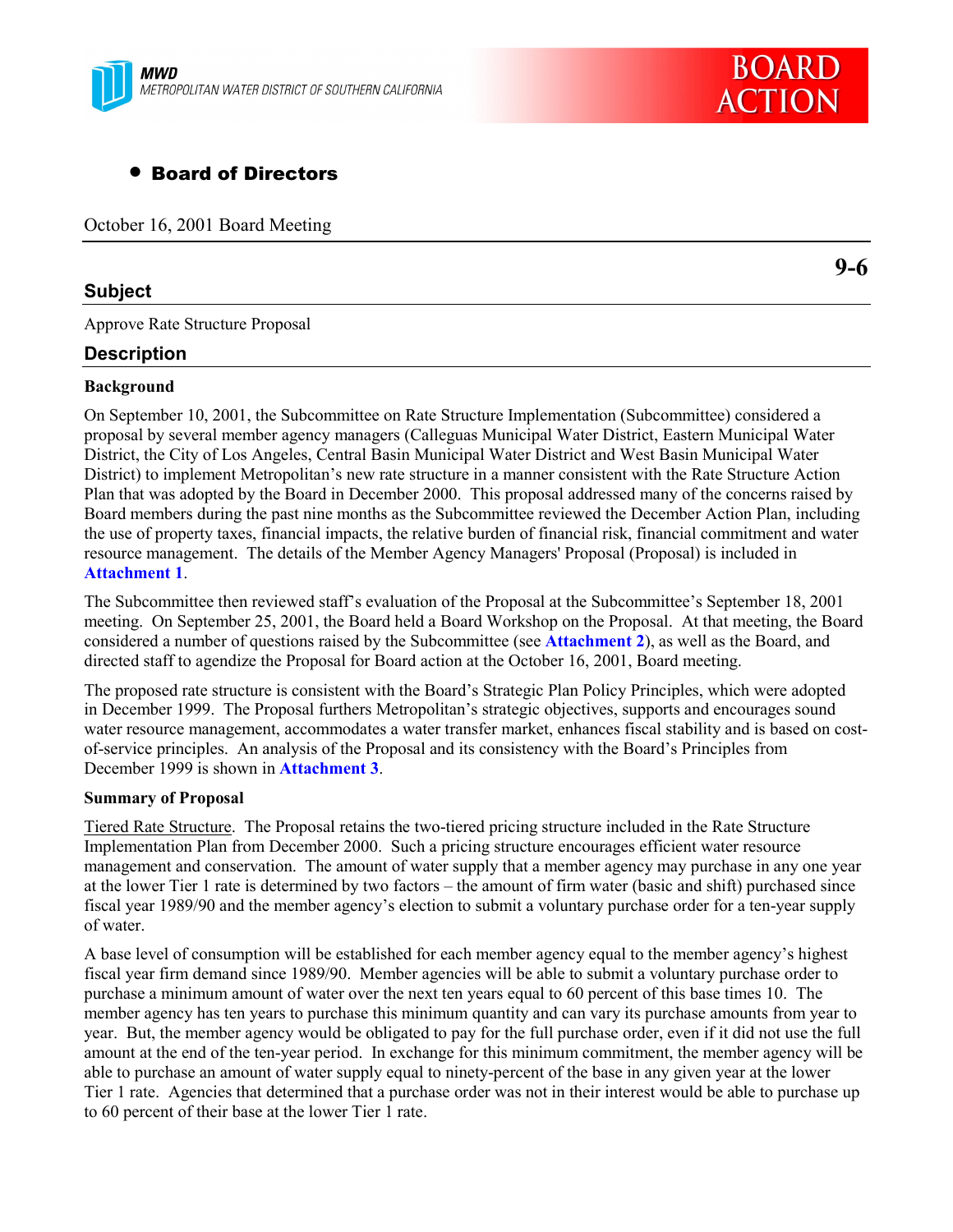Unbundled Rates and Charges. As described in the December Action Plan, rates and charges would be unbundled to reflect the different services provided by Metropolitan. Specifically, the following rate elements would be part of the Proposal:

- a. **Tier 2 supply rate.** The Tier 2 Supply Rate would be charged on a dollar per acre-foot basis for system supply delivered in excess of 90 percent of a member agency's base for member agencies with purchase orders. The Tier 2 Supply Rate would be charged for system supply delivered in excess of 60 percent of a member agency's base for member agencies without purchase orders. The Tier 2 Supply Rate would be set at a level that reflects Metropolitan's cost of acquiring new supplies.
- b. **Tier 1 supply rate.** The Tier 1 Supply Rate would be charged on a dollar per acre-foot basis for system supply delivered to meet firm demands that are less than 90 percent of a member agency's base for member agencies with purchase orders. The Tier 1 Supply Rate would be charged to system supply deliveries that are less than 60 percent of a member agency's base for member agencies without purchase orders. The Tier 1 Supply Rate would be set to recover all of Metropolitan's supply costs, except those paid through the Tier 2 Supply Rate and a portion of the long-term storage and agricultural water sales.
- c. **System Access Rate.** The System Access Rate would be charged on a dollar per acre-foot basis and collect the costs associated with the conveyance and distribution system, including capital, operating and maintenance costs. The System Access Rate would be charged for every acre-foot of water conveyed by Metropolitan. All users (including member agencies and third-party wheeling entities) of the Metropolitan system would pay the same rate for conveyance).
- d. **Water Stewardship Rate**. A Water Stewardship Rate would be charged on a dollar per acre-foot basis to collect revenues in support of Metropolitan's financial commitment to conservation, water recycling, groundwater recovery and other water management programs approved by the Board. The Water Stewardship Rate would be charged for every acre-foot of water conveyed by Metropolitan.
- e. **System Power Rate**. The System Power Rate would be charged on a dollar per acre-foot basis to recover the cost of power necessary to pump water from the State Water Project and Colorado River through the conveyance and distribution system for Metropolitan's member agencies. The System Power Rate will be charged for all Metropolitan supplies. Entities wheeling water would continue to pay the actual cost of power to wheel water on the State Water Project, the Colorado River Aqueduct or the Metropolitan distribution system, whichever is applicable.
- f. **Treatment Rate**. Metropolitan would continue to charge a treatment rate on a dollar per acre-foot basis for treated deliveries. The treatment rate would be set to recover the cost of providing treated water service, including capital and operating cost.
- g. **Capacity Reservation Charge and Peaking Surcharge**. Member agencies would pay a Capacity Reservation Charge (set in dollars per cubic feet per second of the peak day capacity they reserved). The Capacity Reservation Charge is a fixed charge levied on an amount of capacity reserved by the member agency. The Capacity Reservation Charge recovers the cost of providing peak capacity within the distribution system. Peak-day deliveries in excess of the reserved amount of capacity chosen by the member agency would be assessed a Peaking Surcharge. Peaking Surcharge revenue collected by Metropolitan for the three fiscal years ending on June 30, 2005, would be refunded to that member agency to implement specific capital projects and programs to avoid peaking charges in the future. The Capacity Reservation Charge and Peaking Surcharge are designed to encourage member agencies to continue to shift monthly demands into the winter months and avoid placing large daily peaks on the Metropolitan system. Daily flow measured between May 1 and September 30 for purposes of billing the Capacity Reservation Charge and Peaking Surcharge will include all deliveries made by Metropolitan to a member agency or member agency customer including water transfers and agricultural deliveries.
- h. **Readiness-to-Serve Charge**. Metropolitanís Readiness-to-Serve Charge would recover costs associated with standby and peak conveyance capacity and system emergency storage capacity. The Readiness-to-Serve Charge would be allocated among the member agencies on the basis of each agency's ten-year rolling average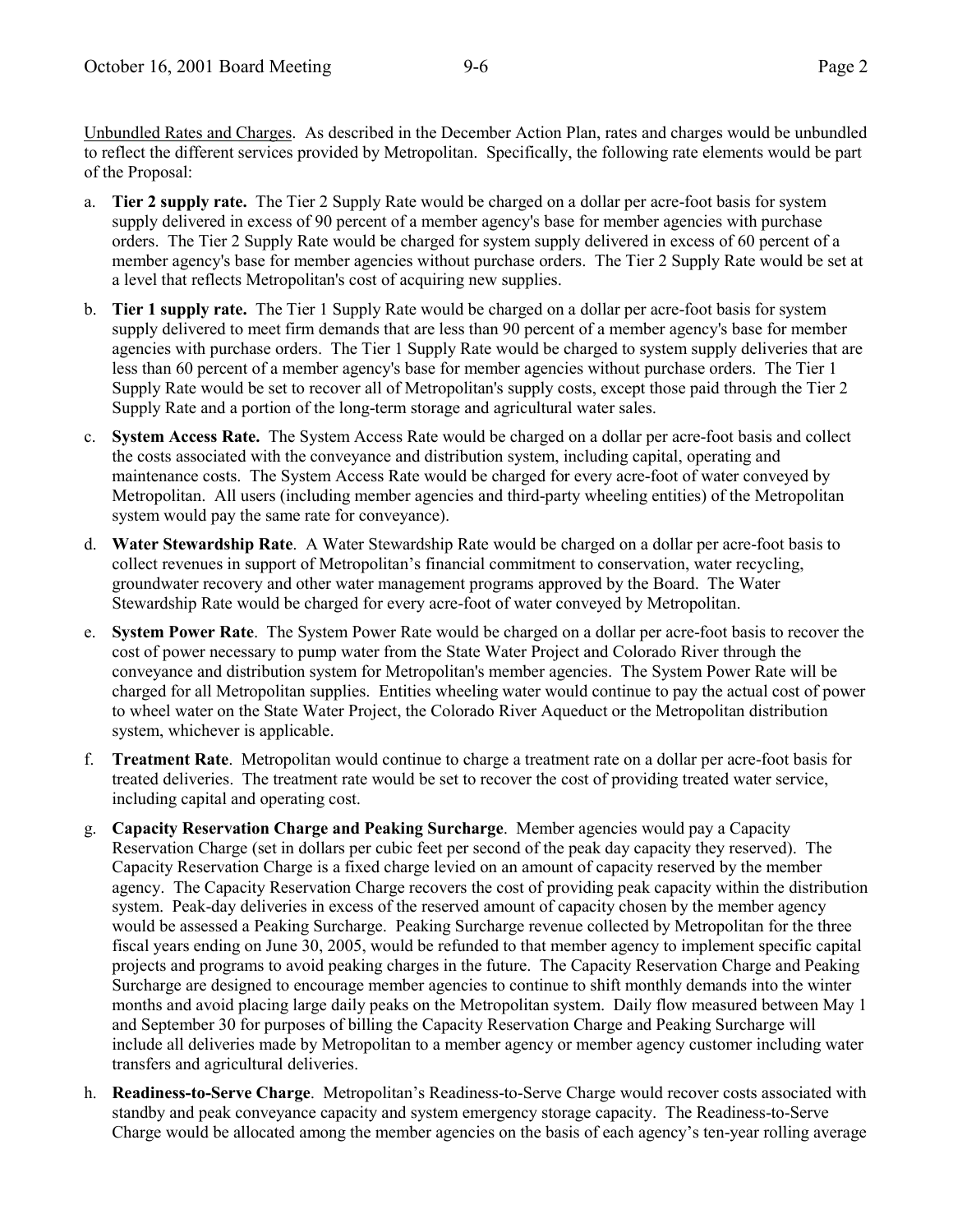of firm demands (including water transfers wheeled through system capacity). This allocation would be revised each year. At the request of the member agency, revenues equal to the amount of Standby Charges would continue to be credited against the member agency's Readiness-to-Serve Charge obligation.

- i. **Long-term storage service program.** The current long-term storage service program used by the member agencies for storage replenishment purposes would continue as is. The long-term storage rate would also remain a bundled rate. The long-term rate would be reviewed annually by the Board as part of the regular rate cycle. Although the Proposal recommends that the long-term storage service program remain in place for at least the next ten years, the Board retains the ability to reexamine this program as needed.
- j. **Agricultural water program.** The current surplus water agricultural service program used by the member agencies for agricultural purposes would remain in place. The agricultural rate would also remain a bundled rate. The agricultural rate will be reviewed annually by the Board as part of the regular rate cycle. Although the Proposal recommends that the current agricultural program remain in place for at least the next ten years, the Board retains the ability to reexamine this program as needed.

Addressing New Demands. The Proposal addresses the impact of new demands on the cost of water supply through the tiered rate structure. Agencies that have increasing demands on Metropolitan would pay more, since they would purchase a greater share of the water sold at the higher Tier 2 rate. In addition, the Proposal provides that a mechanism to recover costs for Metropolitanís infrastructure associated with increasing system demands will be developed and in place by 2006.

#### **Financial Impact**

Financial Impact to Member Agencies. While the Proposal includes a number of changes to Metropolitanís existing structure, the initial financial impacts as a result of the change are estimated to be less than three percent (plus or minus), on any one member agency when compared to the existing rate structure. These impacts are estimated in fiscal year 2002/03 and assume normal demand conditions. Over time, it is expected that agencies using more Metropolitan supplies will purchase a greater share of water at the higher Tier 2 rate and would pay more.

Financial Impact to Metropolitan. The total amount of revenue generated under the Proposal would be the same as that under the proposed structure. The introduction of the purchase order helps to provide additional certainty regarding Metropolitanís base supply. But, the purchase order is flexible enough that member agencies do not take on undue financial risk. In addition, the Capacity Reservation Charge adds to fixed revenues.

Impact on Water Transfers. The Proposal provides clear price signals that reflect Metropolitan's costs (both to develop new supplies and to transport water). As such, cost-effective water transfers by Metropolitan and others would be facilitated by this rate structure.

#### **Implementation Plan**

If the Board approves the Proposal, a report would be prepared describing each of the above rate design elements in detail, including the cost of service used to develop the rates and charges. The Chief Executive Officer would recommend the rates and charges to the Board in January of 2002. A public hearing on the rates and charges implementing the Proposal would be held at the February 2002 Board meeting. The Board would take action to adopt the rates and charges in March of 2002. The rates and charges as described in the report and recommended by the Chief Executive Officer would be effective January 1, 2003. A Resolution to Adopt the Rate Structure Proposal is provided as **Attachment 4**.

## **Policy**

The Proposal is consistent with the Board's Strategic Plan Policy Principles and addresses concerns raised by the Board regarding the December 2000 Rate Structure Action Plan.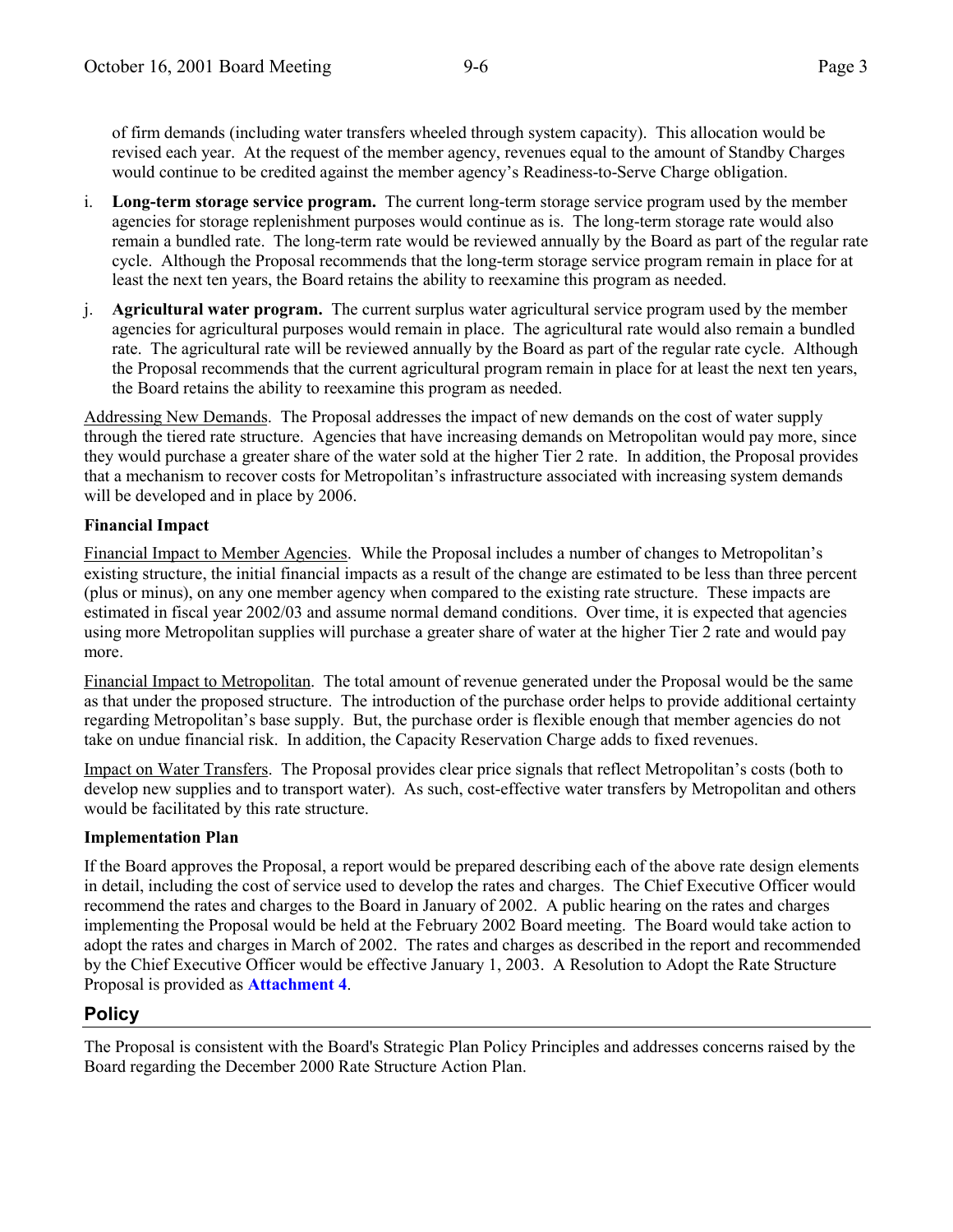#### **CEQA**

The proposed action, i.e., approval of the Proposal, is not defined as a project under the California Environmental Quality Act (CEQA), because it involves continuing administrative activities, such as general policy and procedure making (Section 15378(b)(2) of the State CEQA Guidelines). In addition, the proposed action is not subject to CEQA because it involves the creation of government funding mechanisms or other government fiscal activities, which do not involve any commitment to any specific project which may result in a potentially significant physical impact on the environment (Section 15378(b)(4) of the State CEQA Guidelines).

The CEQA determination is: Determine that the proposed action is not subject to CEQA per Sections 15378(b)(2) and 15378(b)(4) of the State CEQA Guidelines.

#### **Board Options/Fiscal Impacts**

#### **Option #1**

Adopt the CEQA determination and Resolution approving the Proposal and direct staff to take the necessary steps to implement rates and charges as defined by the Proposal to be effective January 1, 2003. **Fiscal Impact:** Increased fixed revenue and financial commitment from member agencies. Total amount of revenue recovered from the member agencies will be the same.

#### **Option #2**

Defer consideration of the Proposal until further discussion by the Board. **Fiscal Impact:** None

#### **Staff Recommendation**

Option #1

10/9/2001 *Date*

*Brian G. Thomas Chief Financial Officer*

*Ronald R. Gastelum Chief Executive Officer*

10/9/2001 *Date*

#### **Attachment 1 - Member Agency Managers' Proposal MWD Rate Structure**

- **Attachment 2 Subcommittee on Rate Structure Implementation Responses to Subcommittee Questions**
- **Attachment 3 Comparison between Member Agency Managers' Rate Structure Proposal and Metropolitanís Board Principles**
- **Attachment 4 Resolution to Adopt Rate Structure Proposal**

BLA #1374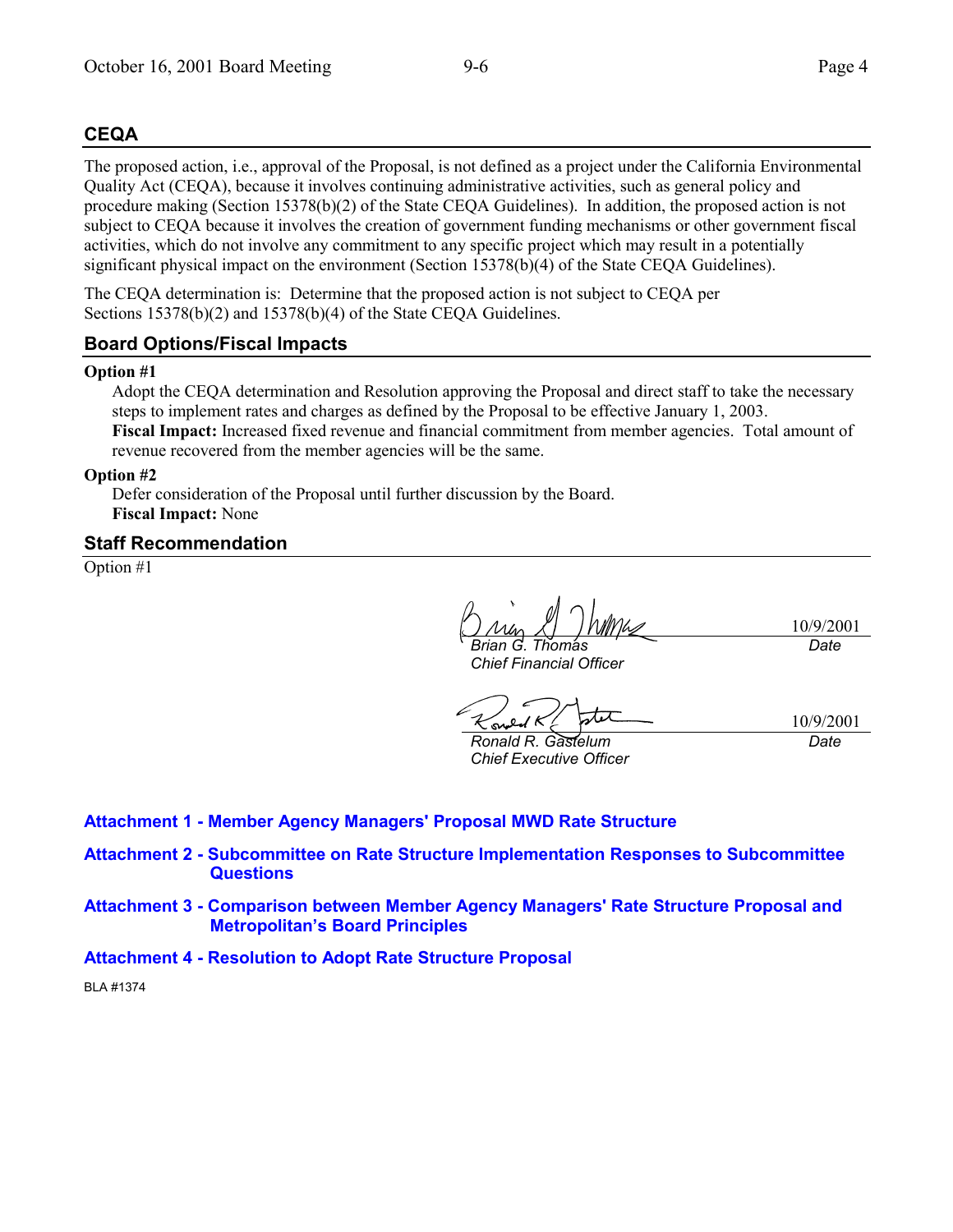## **MEMBER AGENCY MANAGERS' PROPOSAL MWD RATE STRUCTURE (PROPOSAL)**

# **(AS SUBMITTED TO THE BOARD SEPTEMBER 25, 2001)**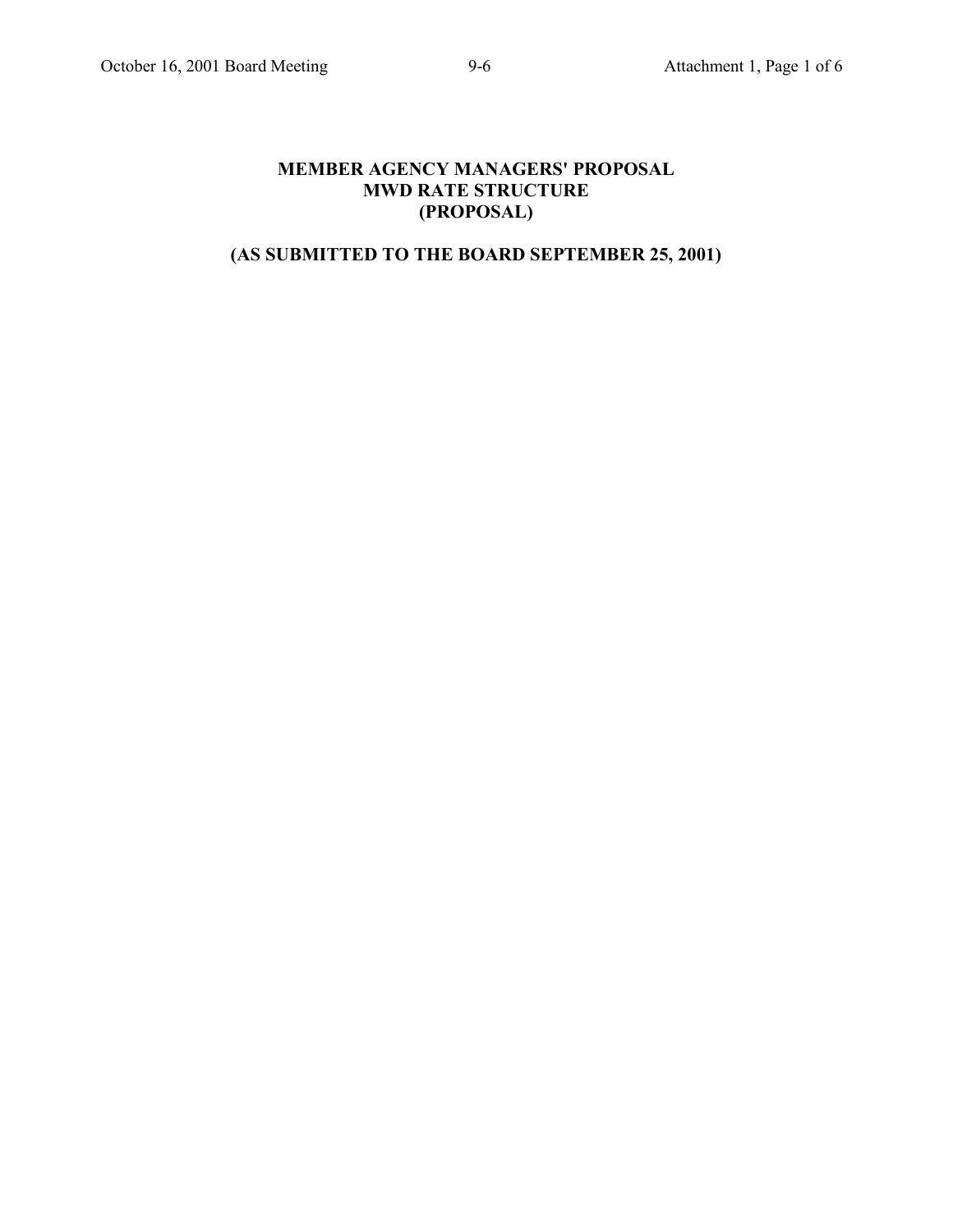# OVERVIEW

# **Objectives**

The proposed rate structure is a pricing mechanism to achieve the following objectives:

- **I.** Maintain MWD as the regional provider of imported water MWD, working collaboratively with its member agencies, will secure necessary water supplies and build appropriate infrastructure to meet current and future needs of its member agencies.
- **Example 1** Support cost-effective local resources development and water conservation MWD will continue to help fund cost-effective water recycling, groundwater recovery, and water conservation.
- **Example 3** Accommodate a water market  $-$  By unbundling its water rate, MWD will accommodate a water market.

## **Proposed Rate Structure**

In order to support MWD's strategic vision, member agencies have developed a rate structure proposal, which is consistent with MWD's Board's December 2000 action plan. This rate structure has the following components:

- 1. Unbundles water rate into five separate commodity rates: (1) supply; (2) system access, for conveyance and distribution; (3) water stewardship; (4) power; and (5) treatment.
- 2. Supply rate has two tiers.
- 3. Two fixed charges: (1) Readiness to Serve Charge (RTS), to help pay for emergency storage and standby for conveyance; and (2) Capacity Reservation Charge, to help pay for peaking for distribution.
- 4. Voluntary Purchase Order requests for firm water deliveries.
- 5. Surplus water, when available, for local long-term storage replenishment and agricultural deliveries.

## **Benefits of Rate Structure**

The proposed rate structure offers the following benefits:

- **I.** *Unbundled rates charge all users for system access on same basis.* Separating supply costs enables MWD to treat everyone on equal basis (member agencies, retail providers, third parties), and is the first step in accommodating a water market.
- ! *Tiered supply rates provides pricing signals for water users with increasing demands and incentives to maintain existing local supplies.* Tiered water supply rates: (1) reflect higher costs of new MWD supply development; (2) signals users when local resources development and conservation might be more costeffective; and (3) passes appropriate costs of new supply development to those member agencies that rely on MWD for growing demands.
- ! *Voluntary Purchase Orders provide for commitment while protecting regional reliability to all.* Purchase Orders are: (1) voluntary; (2) offer price incentives to member agencies by allowing more water deliveries to be purchased in lower-priced supply tier rate; (3) offer an additional level of financial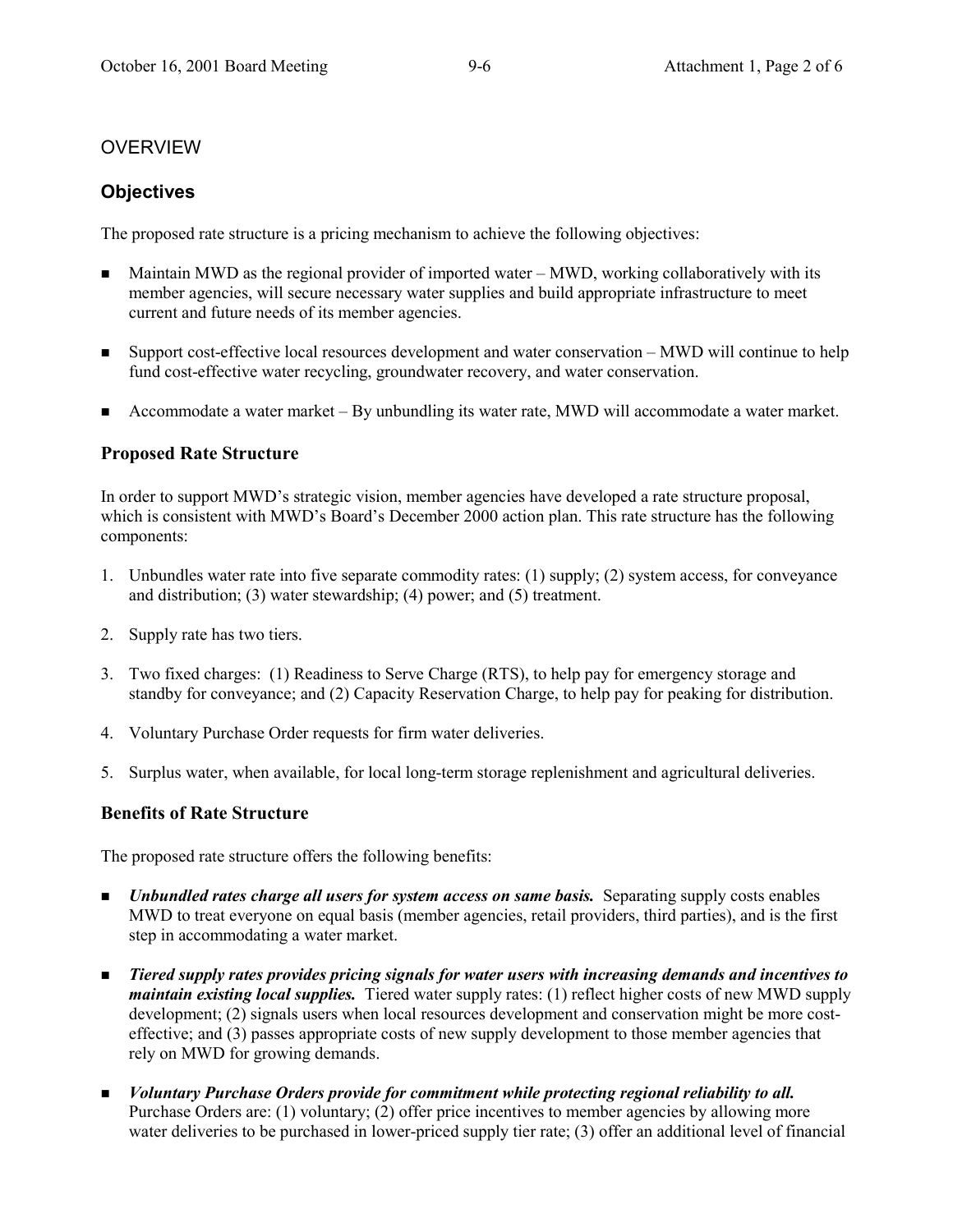commitment to MWD; and (4) are not tied to reliability (i.e., supply reliability for all member agencies is the same).

! *Framework for future water management while avoiding significant cost impacts in the near term.* The proposed rate structure offers a framework for future water management of imported and local water supplies without creating significant cost impacts to member agencies in the near-term.

#### **Implementation**

- The proposed rate structure will be implemented on January 1, 2003.
- **I.** The rate structure is a pricing mechanism designed to support a continued collaborative planning effort between MWD and member agencies used to determine MWD's future water supply and infrastructure needs.

#### **DETAILS**

#### **General Overview**

- ! Proposed rate structure is consistent with: (1) MWD Board Strategic Plan Policy Principles (adopted in December 1999); and (2) the intent and elements of MWD Board Action Plan for the rate structure (adopted in December 2000).
- ! Supply reliability is the same for all member agencies, i.e., not tied to contracts.
- ! Rates and charges unbundled, allowing for choice in services and providing the basis for a wheeling rate.
- **Example 1** Areas with increasing demands on MWD will pay proportionately more for their water through second tier of the water supply rate.
- ! Member agencies may request Purchase Orders for firm water supplies, offering pricing benefits for member agencies and more financial security for MWD.

#### **Specific Elements**

#### **Unbundled Commodity Rates**

- A. Current commodity rate for water will be unbundled into five separate commodity rates:
	- $\circ$  Supply Rate two tiers, and recovers costs associated with water supply (discussed in more detail in following section)
	- o System Access Rate recovers costs associated with system capacity for conveyance and distribution
	- o Water Stewardship Rate is used to help fund local water recycling, groundwater, and conservation programs
	- o Power Rate ñ recovers MWDís melded power cost for pumping SWP and Colorado River supplies
	- o Water Treatment Rate recovers costs for treatment.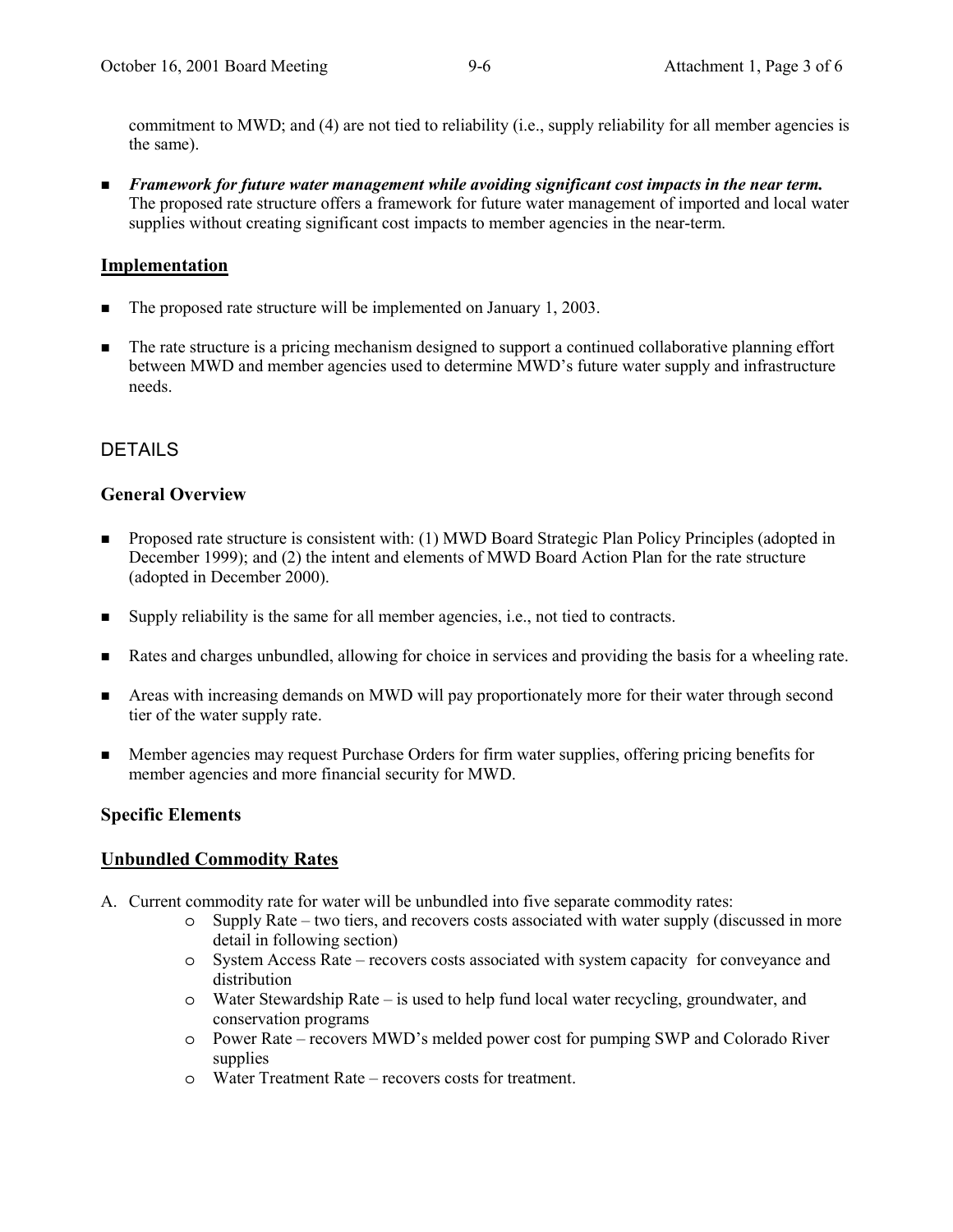## **Water Supply Rate**

- A. The water supply rate will have two tiers, which reflect MWD's existing and future costs for acquiring and storing supplies.
- B. Tier 2 rate will be set by MWD's Board each year, to reflect MWD's incremental cost of providing water supply to its member agencies. Tier 1 rate will be set to recover remaining supply costs.
- C. Tier 2 rate is currently estimated to be about \$100 to \$125/AF greater than the Tier 1 rate. Tier 2 rate will provide a pricing signal for local water management and water marketing.
- D. A two-tier water supply rate will also address increasing demands placed on MWD.
- E. An initial base (Base) for each member agency is established using that agencyís highest firm water delivery from MWD from FY 1990 to FY 2002 (see Figure 1).
- F. If a member agency chooses not to submit a Purchase Order request, then the Tier 1 rate would apply to firm water deliveries up to 60 percent of the Base, and the Tier 2 rate would apply to firm water deliveries above 60 percent of the Base, on an annual basis (see Figure 1).
- G. If a member agency chooses to submit a Purchase Order request, then that agency agrees to purchase a minimum of 60 percent of its Base times 10, over the ten-year period.
- H. Upon execution of the Purchase Order, the member agency is eligible to purchase up to 90 percent of its Base at the Tier 1 rate, and the Tier 2 rate would apply to firm deliveries above 90 percent of its Base, on an annual basis (see Figure 1).
- I. In the future, the Base will be the greater of a member agencyís historical maximum firm delivery from FY 1990 to FY 2002, or the ten year rolling average of firm deliveries (Figure 2).



**Figure 1. Two-Tiered Water Supply Rate: Establishing the Initial Base**

\* Member agency agrees to purchase at least 60% of Initial Base times 10, over next ten years.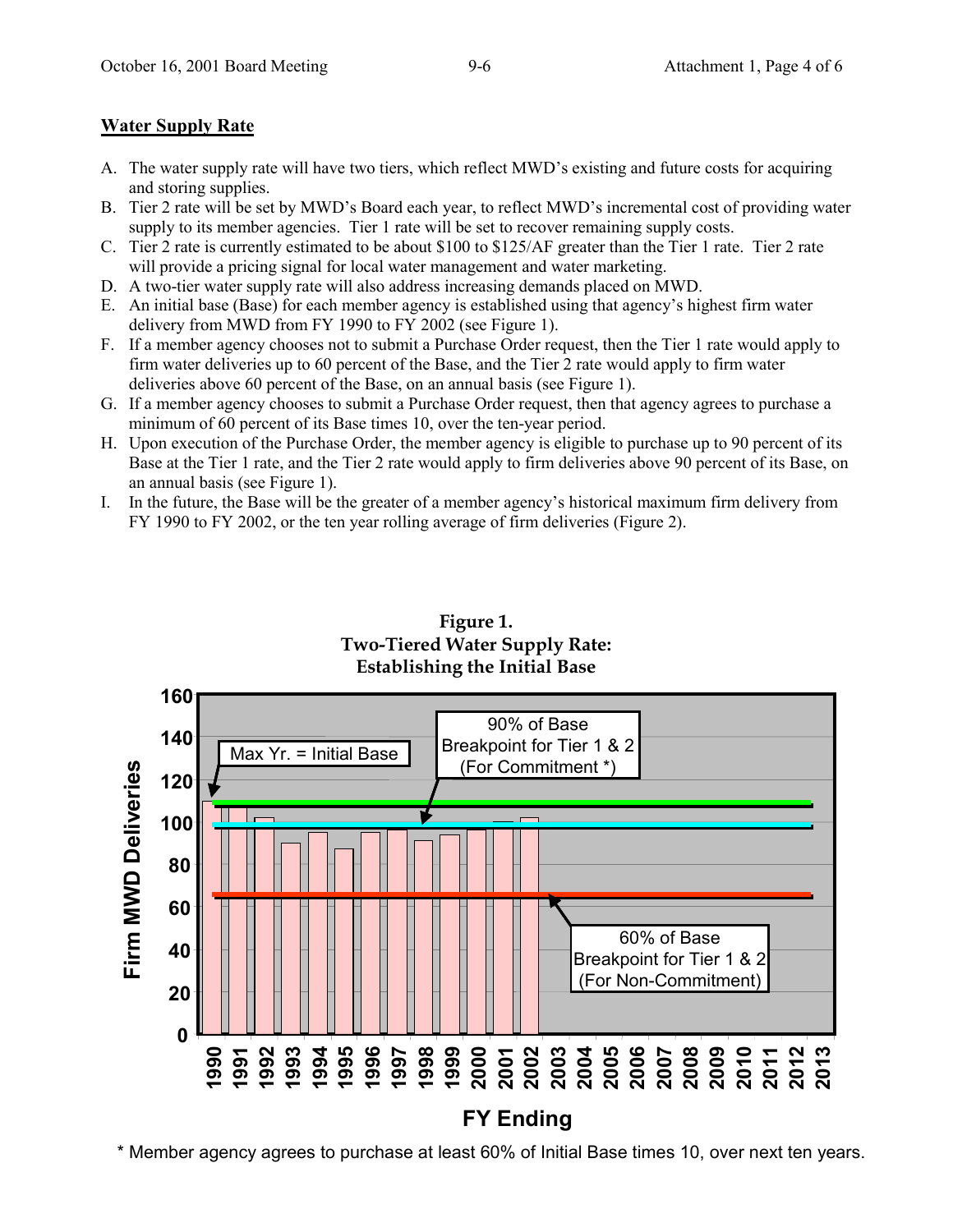

**Figure 2. Two-Tiered Water Supply Rate:**

\* Member agency agrees to purchase at least 60% of Initial Base times 10, over next ten years.

# **Fixed Charges**

- A. In addition to the commodity rates, member agencies would also pay the following fixed charges:
	- o RTS Charge covers costs for MWD's emergency storage and conveyance standby, which is allocated to each member agency based on its 10-year rolling average of firm demands
	- $\circ$  Capacity Reservation Charge recovers costs for peak capacity on MWD's distribution system. Each member agency reserves summer (May through September) peak capacity and pays the charge based on capacity reserved on a cfs basis.
- B. Standby charges, for those member agencies that elect to have MWD continue to assess the MWD Standby charge, will be deducted from member agencies' allocated RTS charges—as is currently done.
- C. Property taxes will be used to offset capital costs for conveyance on the SWP and MWD's distribution system—as is currently done.

Figure 3 illustrates how the property taxes, fixed charges, and the System Access Rate will be used to recover costs for conveyance and distribution.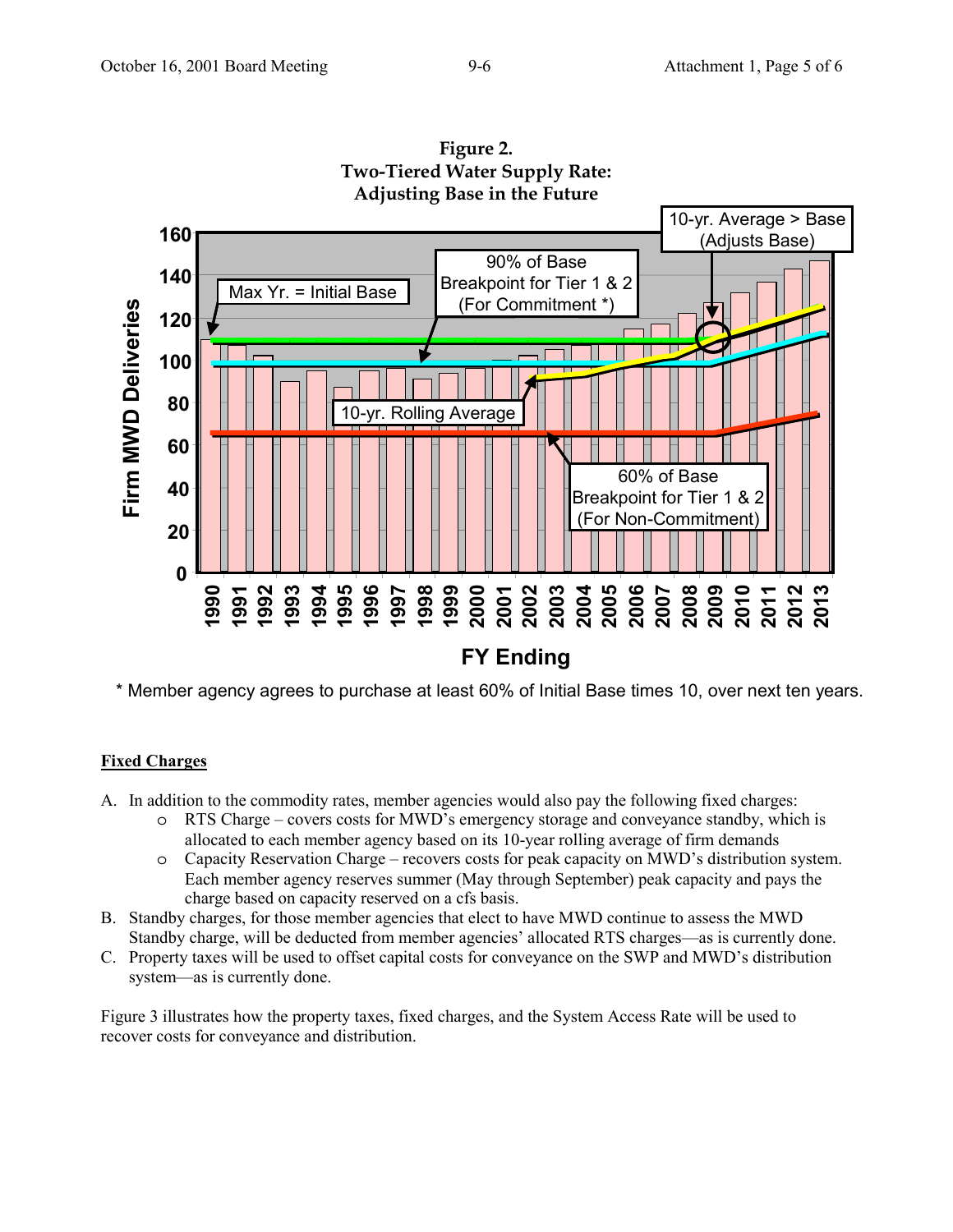

# **Figure 3.**

#### **Local Storage Replenishment and Agricultural Deliveries**

- A. Surplus water supply, when available, can be purchased for long-term local storage replenishment and agricultural deliveries.
- B. The current operating rules for surplus water purchases under the long-term seasonal storage and interim agricultural programs will continue.

#### **Wheeling Services**

Wheeling pays the following commodity charges:

- o System Access Rate
- o Water Stewardship Rate
- o Power at actual (not melded) cost
- o Water Treatment Rate (if necessary)
- o Appropriate member agency costs

#### **Implementation**

This rate structure, with the elements described above, will be implemented on January 1, 2003. The rate structure is a pricing mechanism designed to support good water management and continued collaborative planning efforts between MWD and member agencies.

#### **Addressing New Demands**

- A. The rate structure addresses the water supply portion of new demands on MWD, by including these costs in the Tier 2 Water Supply Rate.
- B. MWD will utilize year 2005 Urban Water Management Plans from the member agencies and retail providers to identify MWD's new supply and infrastructure needs.
- C. A mechanism to recover costs for MWD's infrastructure associated with increasing system demands will be developed and in place by 2006.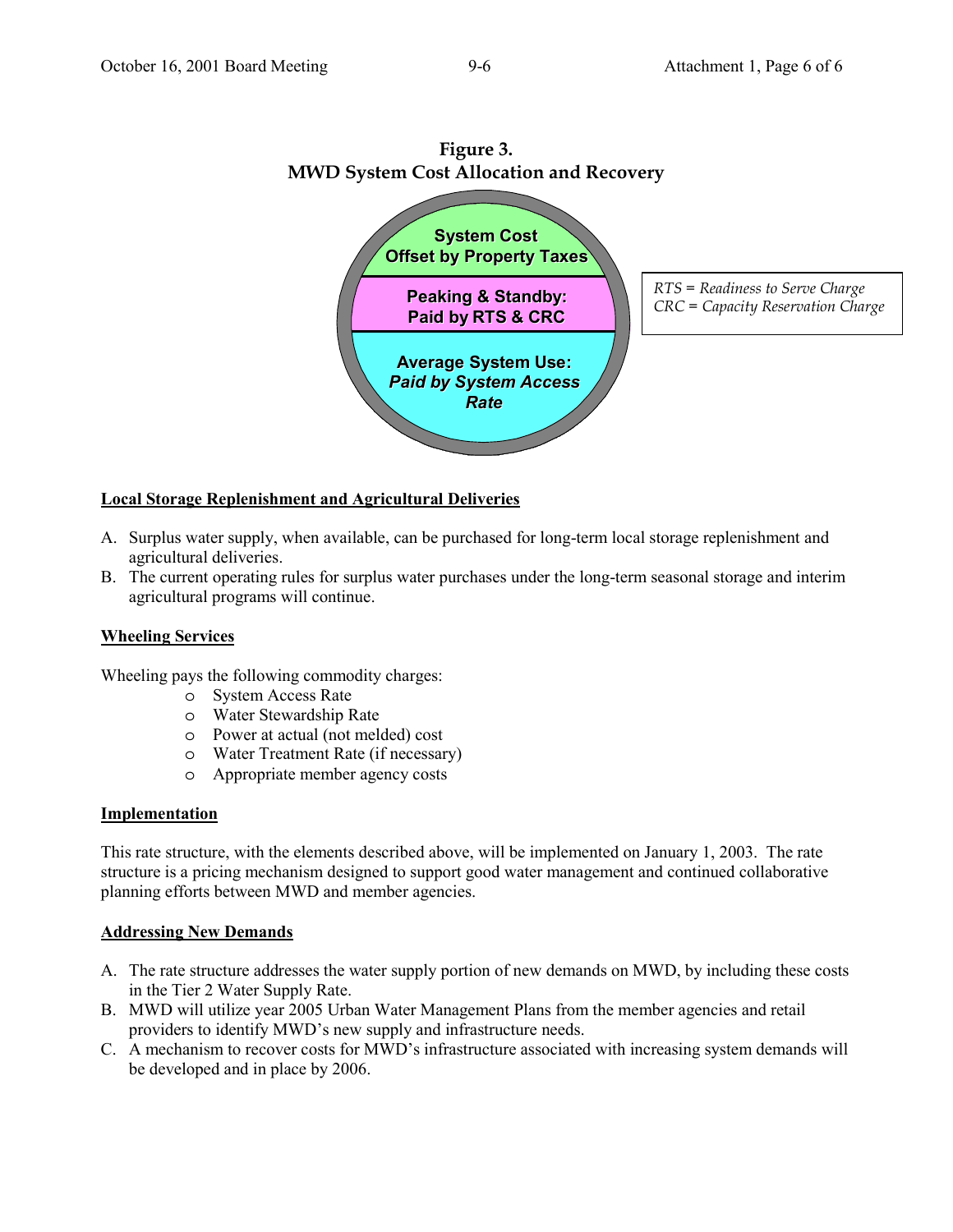#### **Subcommittee on Rate Structure Implementation Responses to Subcommittee Questions**

On September 18, 2001 staff presented the Member Agency Managers' rate structure proposal (Proposal) to the Subcommittee on Rate Structure Implementation (Subcommittee). The Subcommittee had several questions and asked staff, in consultation with the member agency managers, to respond prior to the September 25, 2001 Board workshop on the rate structure.

#### **Question 1: What is the impact of reducing the maximum amount of Tier 1 water that a member agency with a purchase order can buy from 90 percent of its Base down to 80 percent of its Base?**

**Response:** The 90 percent limit on supply purchases at the lower Tier 1 rate was chosen to minimize the initial financial impact and risk to all member agencies resulting from the Proposal and to encourage conservation and investments in local resources. If the limit on the amount of supply that can be purchased at the lower Tier 1 Supply Rate is reduced from 90 percent to 80 percent of a member agency's Base, more member agencies will immediately purchase a greater amount of their supply at the higher Tier 2 Supply Rate. This is particularly true during dry years when member agencies need more supply from the system. Lowering the amount of supply that can be purchased at the lower Tier 1 supply rate from 90 to 80 percent of a member agency's Base will result in substantial impacts during dry years and higher degrees of volatility in the average rate paid by the member agencies. Figure 1 illustrates the difference in the total amount of supply sold at the higher Tier 2 Supply Rate if 80 rather than 90 percent is used to define the amount of supply sold at the lower Tier 1 Supply Rate. The increase in the number of member agencies that would purchase supply at the higher rate is shown in Figure 2.



**Figure 1. Total Amount of Supply Purchased At Higher Tier 2 Rate**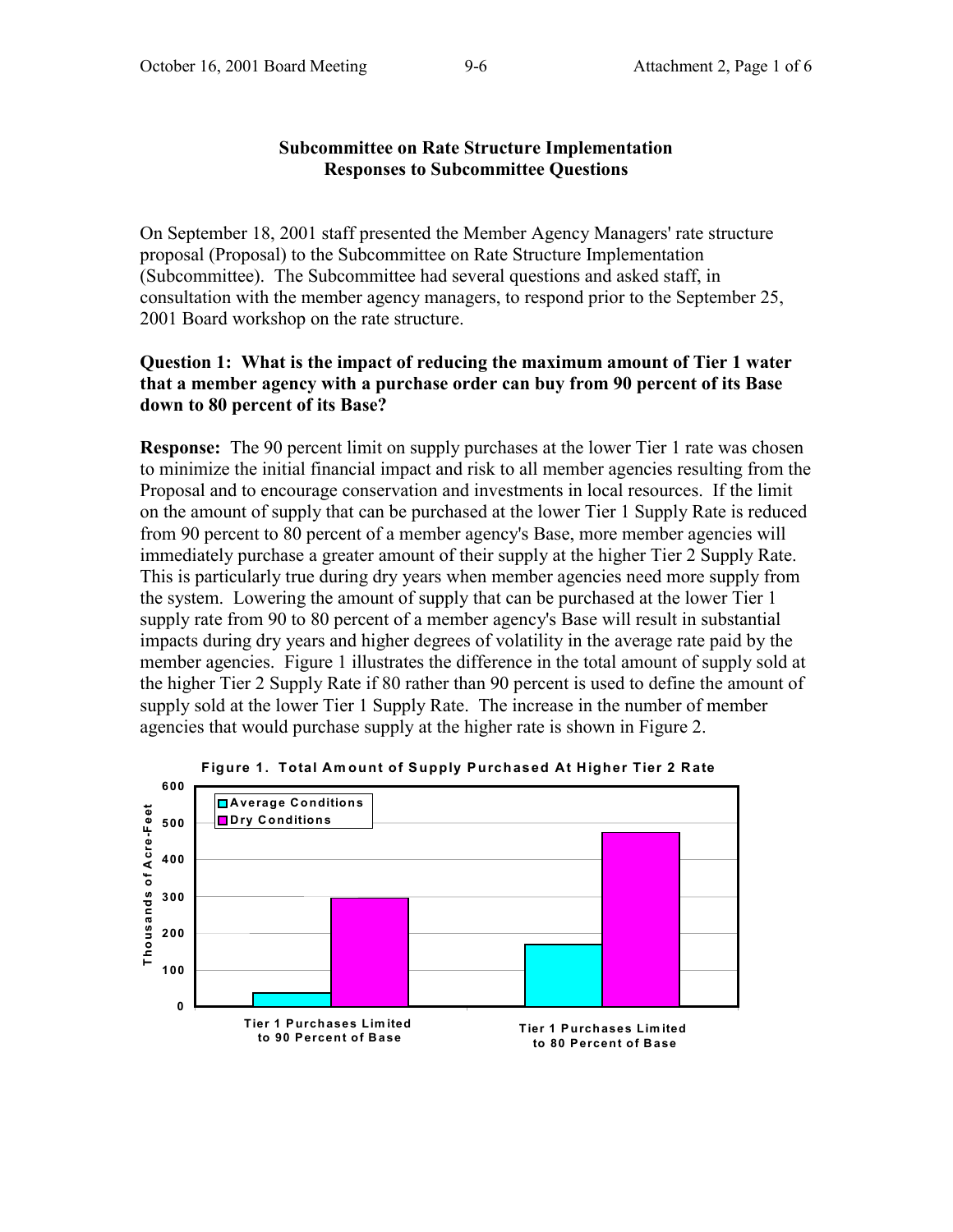

**Figure 2. Number of Member Agencies that Purchase Supply At Higher Tier 2 Rate**

#### **Question 2: What is the impact of a cap on the differential between the Tier 1 and Tier 2 supply rates?**

**Response:** The purpose of the Tier 2 Supply Rate is to reflect Metropolitan's cost of acquiring additional supply and encourage water conservation and investments in local resources. A cap on the differential between the Tier 1 and Tier 2 Supply Rates may result in a cap on the Tier 2 Supply Rate and potentially distort the price signal and its desired outcomes. However, each year as part of the annual rate setting process, the Board will review the supply conditions and the cost to set the Tier 1 and Tier 2 Supply Rates.

### **Question 3: Assuming that surplus water is available, how long will the current Long-term Seasonal Storage Service Program and Interim Agricultural Water Program be continued?**

**Response:** The Proposal retains these programs to mitigate the initial financial impacts to the member agencies and their customers due to the change in the Metropolitan rate structure. The Proposal contemplates these programs would remain in place for the next ten years. As is the case today, the Board would set the rates for the Long-term Storage Service Program and Interim Agricultural Water Program.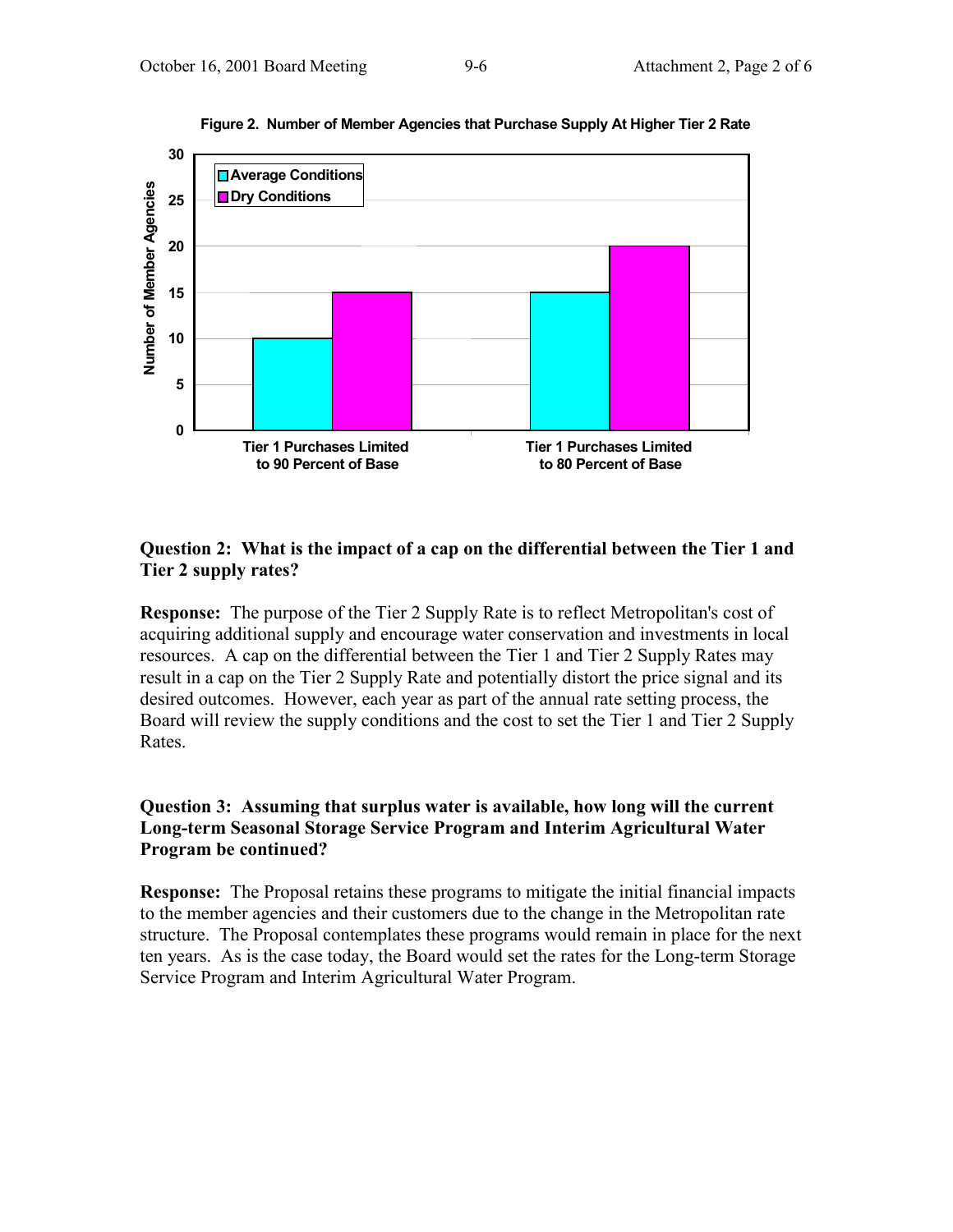#### **Question 4: If a member agency increases its use of local supplies and decreases its use of Metropolitan system water, is its Base reduced?**

**Response:** Under the Proposal, a member agency's Base would not be adjusted downward in order to avoid exposure to purchasing additional supplies at the higher rate. If the Base were adjusted downward member agencies that implemented conservation and more efficiently managed local resources would be penalized because they may have to purchase more water at the higher Tier 2 rate in the future.

## **Question 5: Does a member agency that unexpectedly loses local supply (e.g., groundwater contamination) have to pay the higher Tier 2 supply rate?**

**Response:** A member agency that loses local supply production due to a system outage or a regulatory event may have to purchase supply at the higher Tier 2 rate. Over time, if the member agency is not able to reclaim its local supply and its use of Metropolitan supplies continues to increase, its Base will eventually increase as its ten-year rolling average of firm demand increases. As a result, the member agency would not continue to purchase more supply at the higher Tier 2 rate.

## **Question 6: How is the SDCWA/IID Transfer accounted for in the Base calculated for the San Diego County Water Authority?**

**Response:** The initial Base used for purposes of determining the annual limit on Tier 1 purchases is defined as the maximum annual purchase since fiscal year 1990 and does not include the SDCWA/IID transfer. Under the Proposal, the calculation of the ten-year rolling average used to reset the Base in the future does not include the SDCWA/IID Transfer because the supply cost for this water would be paid by SDCWA. The SDCWA/IID Transfer is expected to begin in fiscal year 2003 at 20,000 acre-feet and increase by 20,000 acre-feet per year until reaching 200,000 acre-feet in 2012.

## **Question 7: Should there be a discounted rate (similar to the long-term replenishment rate) for deliveries used for seawater barrier purposes?**

**Response:** Deliveries used for seawater barrier purposes cannot be interrupted during a drought or for any other reason. Metropolitan charges the full service rate for seawater barrier deliveries. Under the Proposal this practice would continue.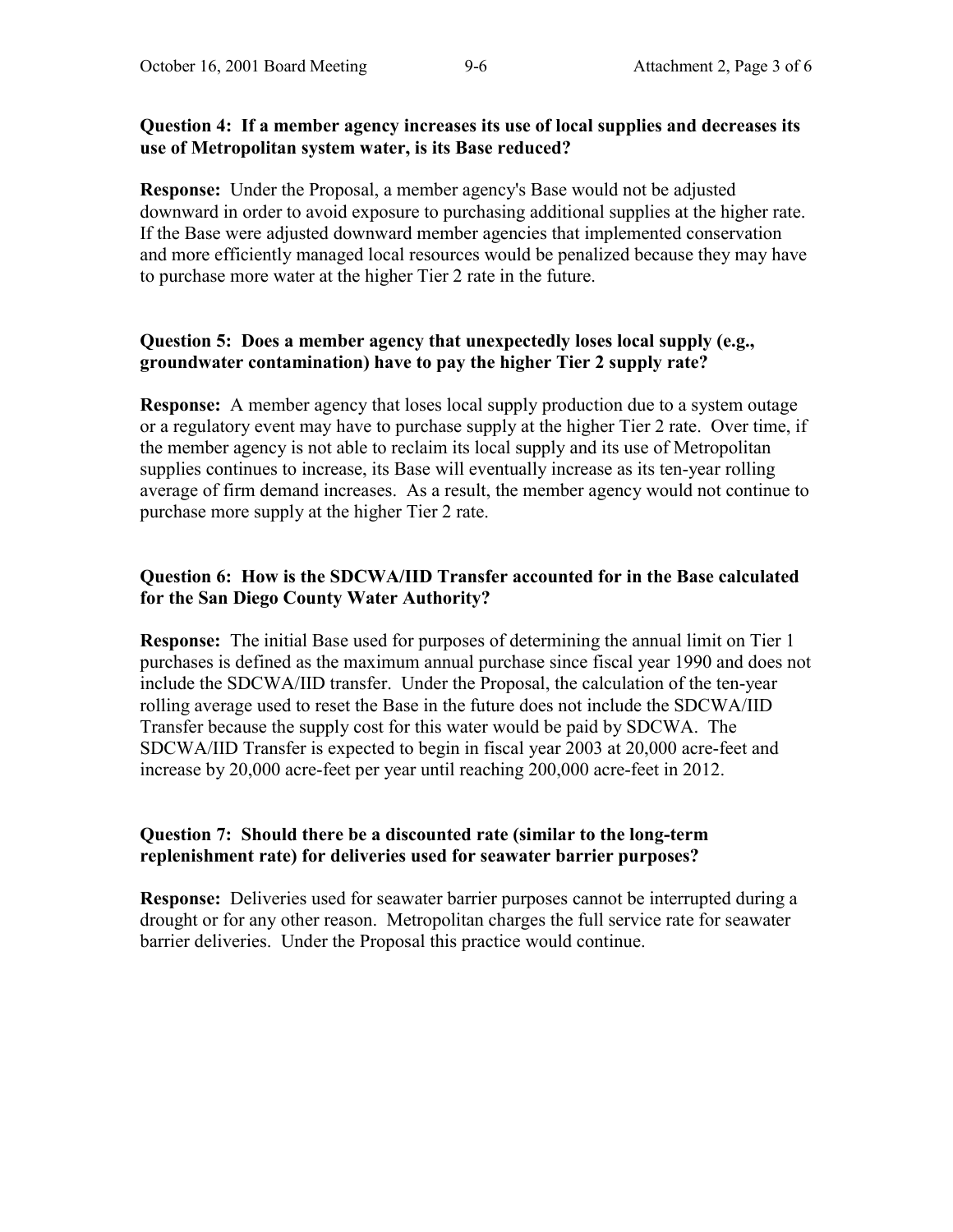**Question 8: If a member agency that has used less than its purchase order commitment requests more water from Metropolitan in the final year of the purchase order that Metropolitan cannot supply, is the member agency still obligated to pay for the entire purchase order commitment?**

**Response:** The member agencies are obligated to pay for the entire purchase order commitment.

#### **Question 9: What happens if not all of the supply available to the member agencies at the lower Tier 1 supply rate is purchased in a single year?**

**Response:** The purchase order is a pricing tool only. If all of the supply that may be purchased at the lower Tier 1 rate is not used in a given year then that supply may be sold at the higher Tier 2 supply rate, available as surplus, stored for future use, or lost from the system.

## **Question 10: Can member agencies pool their purchase orders together or sell their purchase order to another member agency that wants to avoid the higher Tier 2 supply rate?**

**Response:** The purchase order is a pricing tool. It does not confer a contractual right to system supply to a member agency. The Proposal does not accommodate the exchange or sale of purchase order quantities between member agencies.

## **Question 11: Can a member agency enter into a purchase order at any time?**

**Response:** Under the Proposal, all member agency purchase orders would extend over the same ten-year period. Member agencies would execute purchase orders so that they would be effective January 1, 2003.

#### **Question 12: What are the rules and formulas used to calculate the rates and charges?**

**Response:** In January 2002, as part of the annual rate cycle and prior to adopting any rates and charges associated with the Proposal, the Board will receive a report on the Proposal. The report will include a detailed cost of service study, which will discuss the cost of service process.

An industry standard embedded cost of service process has been used to identify Metropolitan's revenue requirements by the various service functions (e.g. supply, conveyance, distribution, etc.) and to determine how much cost should be classified as being for peak, average and standby purposes. The classified service function costs are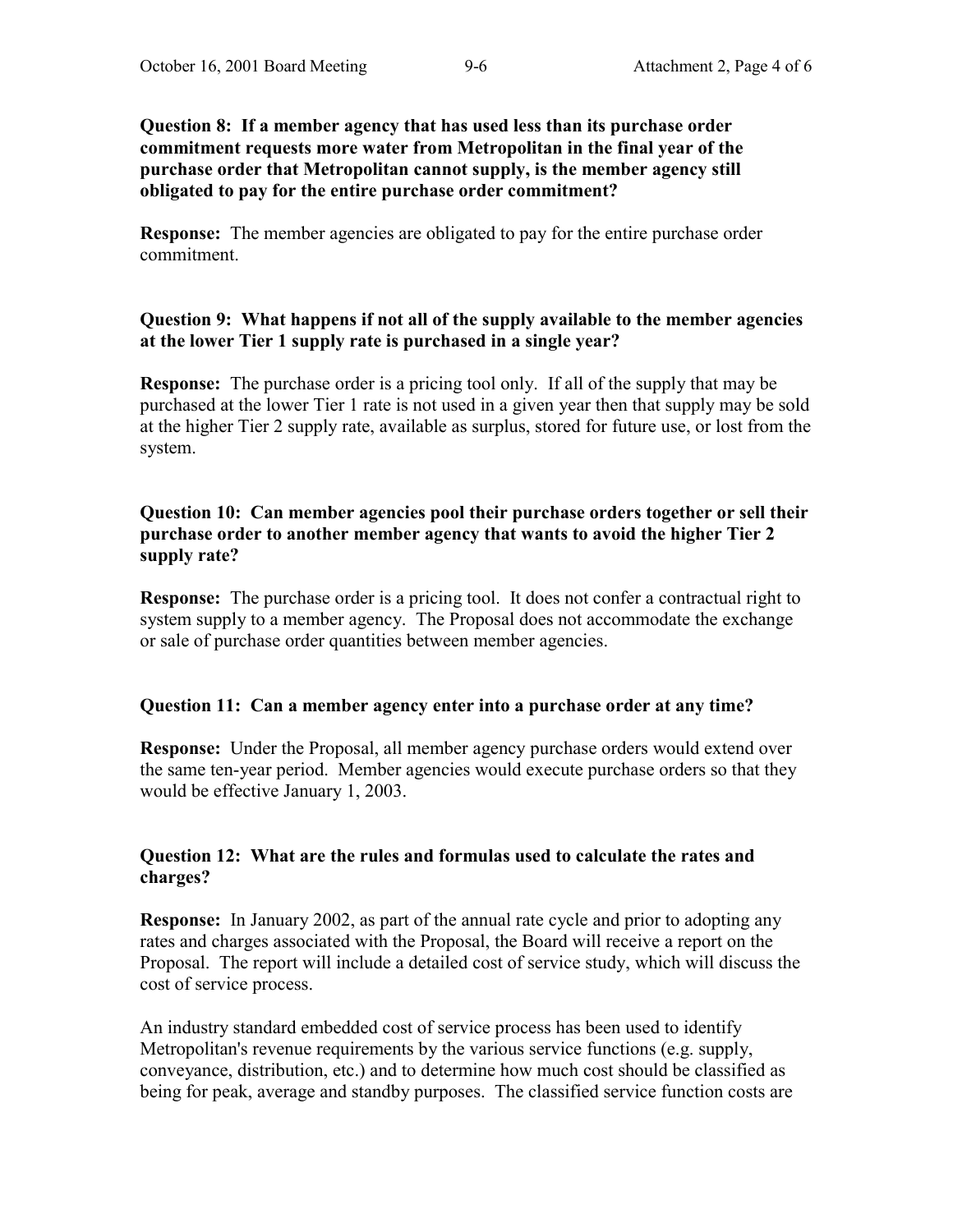then allocated to the rate design elements. The following provides a brief description of each of the rate design elements.

- *Tier 2 Supply Rate (\$/af)* cost of acquiring additional supply.
- *Tier 1 Supply Rate (\$/af)* total supply revenue requirement less Tier 2 supply rate revenues and other revenue offsets, divided by projected Tier 1 deliveries.
- *System Access Rate (\$/af)* capital costs incurred to meet average demands and operations maintenance and overhead costs for the conveyance and distribution service functions divided by projected total deliveries.
- *System Power Rate (\$/af)* power costs for pumping on the State Water Project and Colorado River Aqueduct divided by the projected Metropolitan deliveries in acre-feet.
- *Water Stewardship Rate (\$/af)* Local Resources Program and Conservation Credits Program costs as well as other water management costs as determined by the Board divided by projected total deliveries.
- *Treatment Rate (\$/af)* cost of providing treated water service divided by projected treated water deliveries.
- *Readiness-to-Serve Charge (RTS)*  system emergency storage and conveyance and distribution standby costs not paid by property taxes. The RTS is allocated among the member agencies based on a ten-year rolling average of firm demands.
- *Capacity Reservation Charge (CRC) (\$/cfs)* distribution capital costs incurred to meet peak day demands divided by the total amount of capacity requested by the member agencies in cubic feet per second (cfs).

# **Question 13: Can Metropolitan implement the alternative rate structure in July of 2002?**

**Response:** At the request of many of its member agencies, Metropolitan's rates currently become effective in January of each year. The January effective date provides enough time for the member agencies and their customers that typically budget on a July - June fiscal year basis to set their own rates and charges and prepare their own budgets. Even though the new rates and charges in the Proposal would not be effective until January of 2003, consistent with Metropolitan's current rate cycle, the Board would consider the new rates and charges recommended by the Chief Executive Officer in January of 2002, hold a public hearing on these rates and charges in February and then adopt the rates and charges in March of 2002.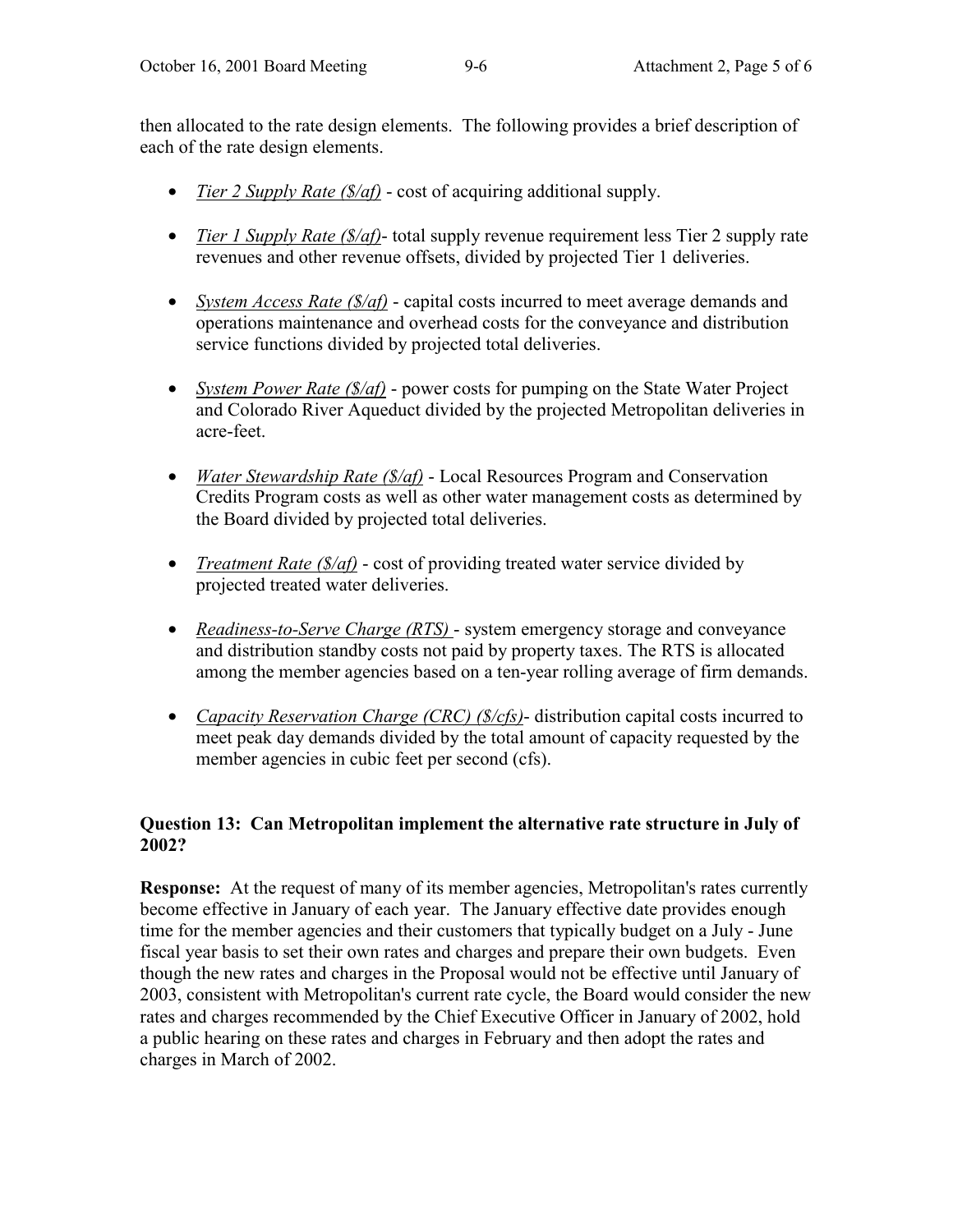A January effective date provides sufficient time for the member agencies and their customers to deal with implementation issues, including how to pass the Tier 1 and Tier 2 pricing on to their customers.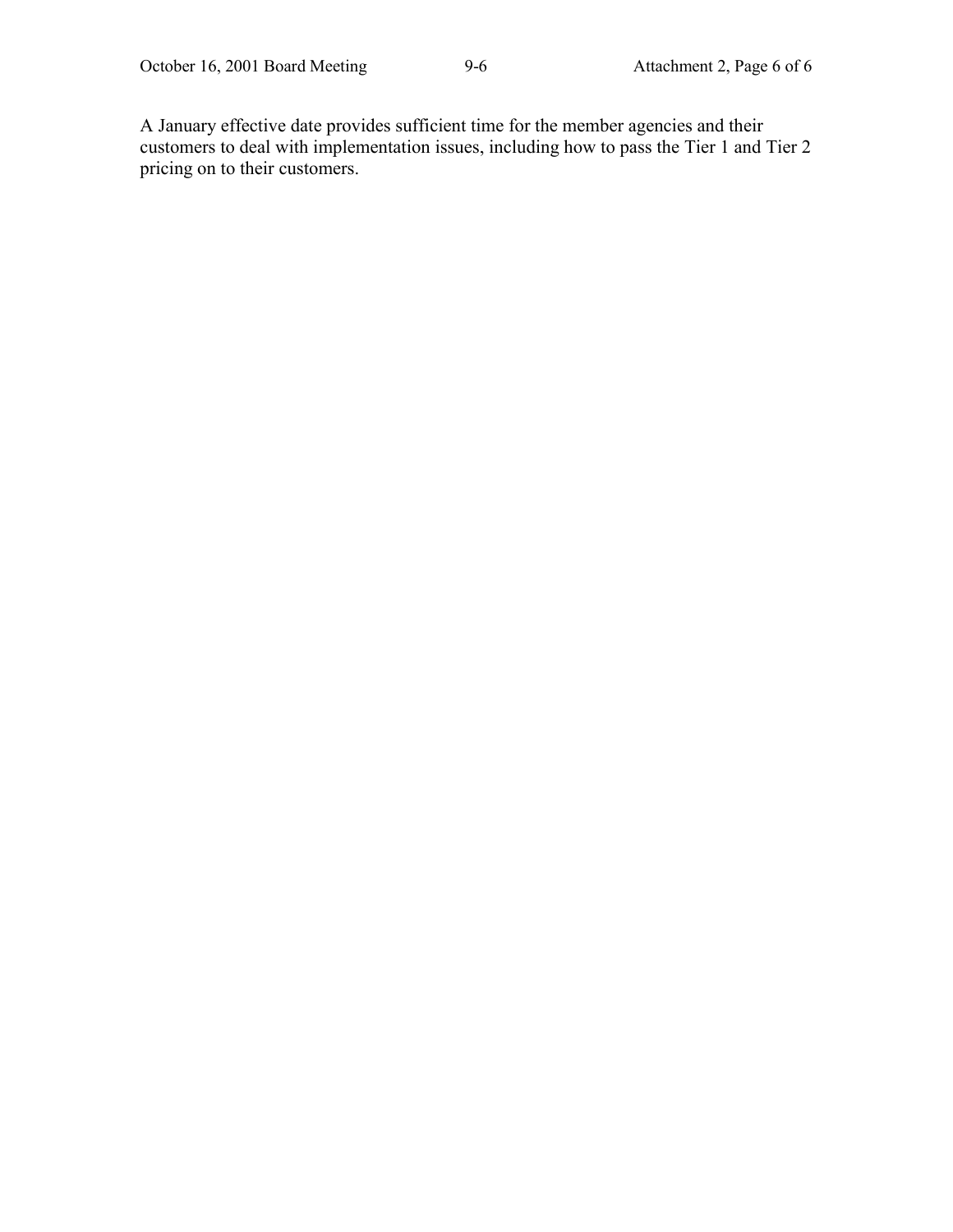### **Comparison Between Member Agency Managers Rate Structure Proposal** and Metropolitan's Board Principles **(Prepared by Metropolitan Staff)**

| <b>Board Principles</b>                                                                                                                                                                                                                                                                                                                                                                                                                                                                                                                                                                                | <b>Member Agency Managers Rate Structure Alternative</b>                                                                                                                                                                                                                                                                                                                                                                                                                                                                          |  |
|--------------------------------------------------------------------------------------------------------------------------------------------------------------------------------------------------------------------------------------------------------------------------------------------------------------------------------------------------------------------------------------------------------------------------------------------------------------------------------------------------------------------------------------------------------------------------------------------------------|-----------------------------------------------------------------------------------------------------------------------------------------------------------------------------------------------------------------------------------------------------------------------------------------------------------------------------------------------------------------------------------------------------------------------------------------------------------------------------------------------------------------------------------|--|
| <b>Strategic Plan Policy Principles (Adopted in December 1999)</b>                                                                                                                                                                                                                                                                                                                                                                                                                                                                                                                                     |                                                                                                                                                                                                                                                                                                                                                                                                                                                                                                                                   |  |
| <b>Regional Provider</b><br>Metropolitan is a regional provider of water for its service area. In this<br>capacity, Metropolitan is the steward of regional infrastructure and the<br>regional planner responsible for drought management and the coordination<br>of supply and facility investments. Regional water services should be<br>provided to meet the needs of the member agencies. Accordingly, the<br>equitable allocation of water supplies during droughts will be based on<br>water needs and adhere to the principles established by the Water Surplus<br>and Drought Management Plan. | <b>Supports the Regional Provider Principle</b><br>Metropolitan, working collaboratively with its member agencies, will<br>secure necessary water supplies and build appropriate infrastructure to<br>meet existing and future needs of its member agencies.<br>There would be no difference in reliability for firm supplies purchased<br>$\bullet$<br>at Tier 1 and Tier 2 rates.                                                                                                                                               |  |
| <b>Financial Integrity</b><br>The Metropolitan Water District Board will take all necessary steps to<br>assure the financial integrity of the agency in all aspects of operations.                                                                                                                                                                                                                                                                                                                                                                                                                     | <b>Supports the Financial Integrity Principle</b><br>Through voluntary purchase orders, Metropolitan could have an<br>assured level of firm water purchases up to 1.2 mafy (60% of<br>maximum annual firm water sales) over ten years.<br>Through voluntary purchase orders, Metropolitan provides a pricing<br>incentive for member agencies to purchase up to 1.7 mafy of firm water<br>in 2003 (90% of maximum annual firm water sales).<br>Compared to the current rate structure, fixed revenue is estimated to<br>increase. |  |
| <b>Local Resources Development</b><br>Metropolitan supports local resources development in partnership with its<br>member agencies and by providing its member agencies with financial<br>incentives for conservation and local projects.                                                                                                                                                                                                                                                                                                                                                              | <b>Supports the Local Resources Development Principle</b><br>Financial incentives for conservation and local projects are provided in<br>$\bullet$<br>two ways: (1) Tier 2 price is set at Metropolitan's cost of securing new<br>supply and sends a price signal for alternative supply development and<br>(2) water stewardship charge is established to help fund existing and<br>future local water recycling, groundwater, desalination, and<br>conservation programs.                                                       |  |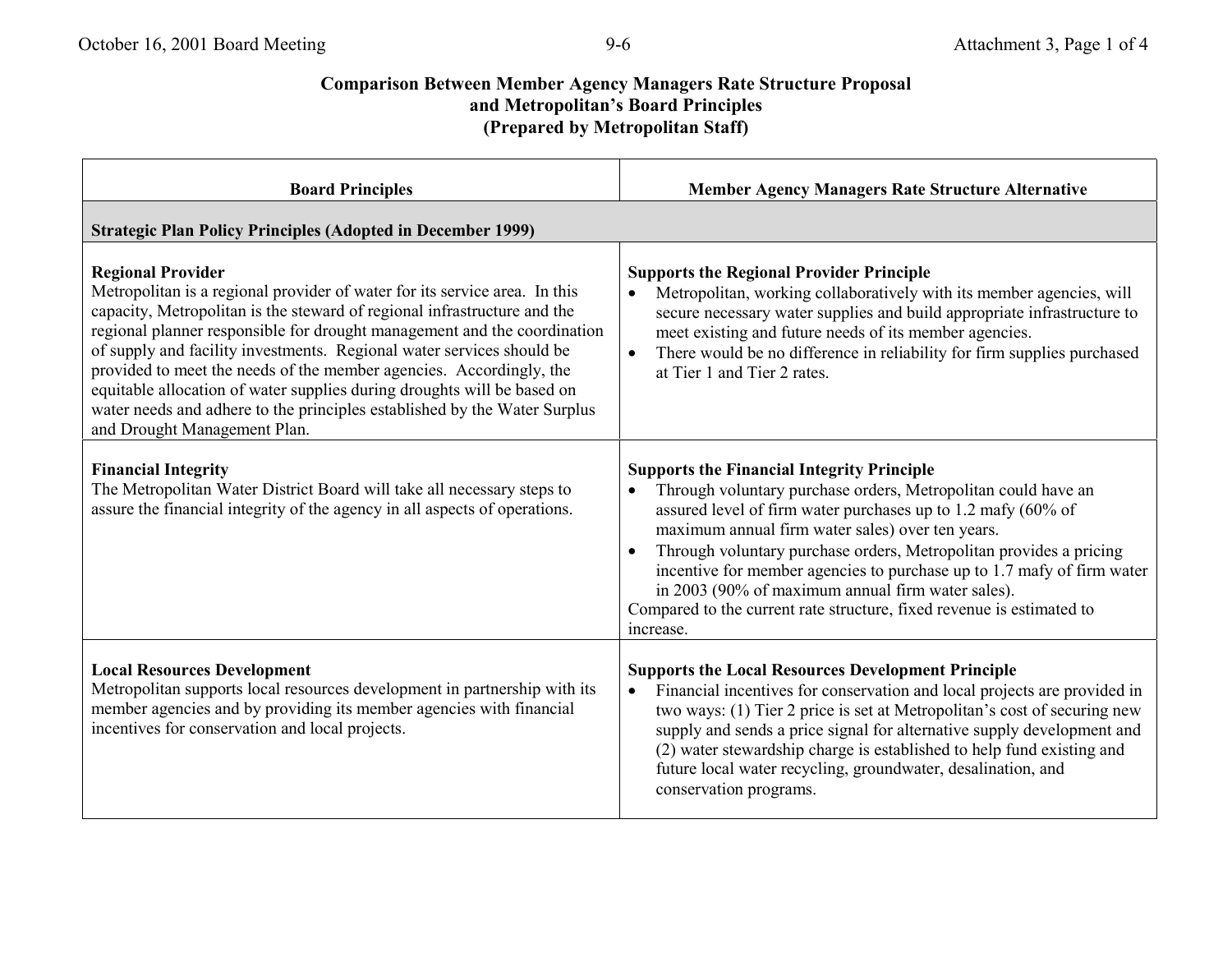# **Comparison Between Member Agency Managers Rate Structure Proposal** and Metropolitan's Board Principles **(Prepared by Metropolitan Staff)**

| <b>Board Principles</b>                                                                                                                                                                                                                                                                                                                                                                                                                              | <b>Member Agency Managers Rate Structure Alternative</b>                                                                                                                                                                                                                                                                                                                  |  |
|------------------------------------------------------------------------------------------------------------------------------------------------------------------------------------------------------------------------------------------------------------------------------------------------------------------------------------------------------------------------------------------------------------------------------------------------------|---------------------------------------------------------------------------------------------------------------------------------------------------------------------------------------------------------------------------------------------------------------------------------------------------------------------------------------------------------------------------|--|
| <b>Strategic Plan Policy Principles - Continued</b>                                                                                                                                                                                                                                                                                                                                                                                                  |                                                                                                                                                                                                                                                                                                                                                                           |  |
| <b>Imported Water Service</b><br>Metropolitan is responsible for providing the region with imported water,<br>meeting the committed demands of its member agencies.                                                                                                                                                                                                                                                                                  | <b>Clarifies the Imported Water Service Principle</b><br>Based on collaborative planning with member agencies, Metropolitan<br>would secure and deliver imported water to meet existing and future<br>supply needs.                                                                                                                                                       |  |
| <b>Choice and Competition</b><br>Beyond the committed demands, the member agencies may choose the<br>most cost-effective additional supplies from either Metropolitan, local<br>resources development and/or market transfers. These additional supplies<br>can be developed through a collaborative process between Metropolitan<br>and the member agencies, effectively balancing local, imported, and market<br>opportunities with affordability. | <b>Supports the Choice and Competition Principle</b><br>Member agencies may choose the most cost-effective additional<br>supplies from among Metropolitan, local resources development and/or<br>market transfers. In addition, the unbundling of rates and charges<br>allows choice in services.                                                                         |  |
| <b>Responsibility for Water Quality</b><br>Metropolitan is responsible for advocating source water quality and<br>implementing in-basin water quality for imported supplies provided by<br>Metropolitan to assure full compliance with existing and future primary<br>drinking water standards and to meet the water quality requirements for<br>water recycling and groundwater replenishment.                                                      | <b>Supports the Water Quality Principle</b><br>Metropolitan's responsibilities for source quality and in-basin water<br>quality for imported supplies are unchanged. The cost of source quality<br>is recovered through the tiered supply rates. The cost for in-basin water<br>quality is recovered through the treatment surcharge, which is the same<br>as status quo. |  |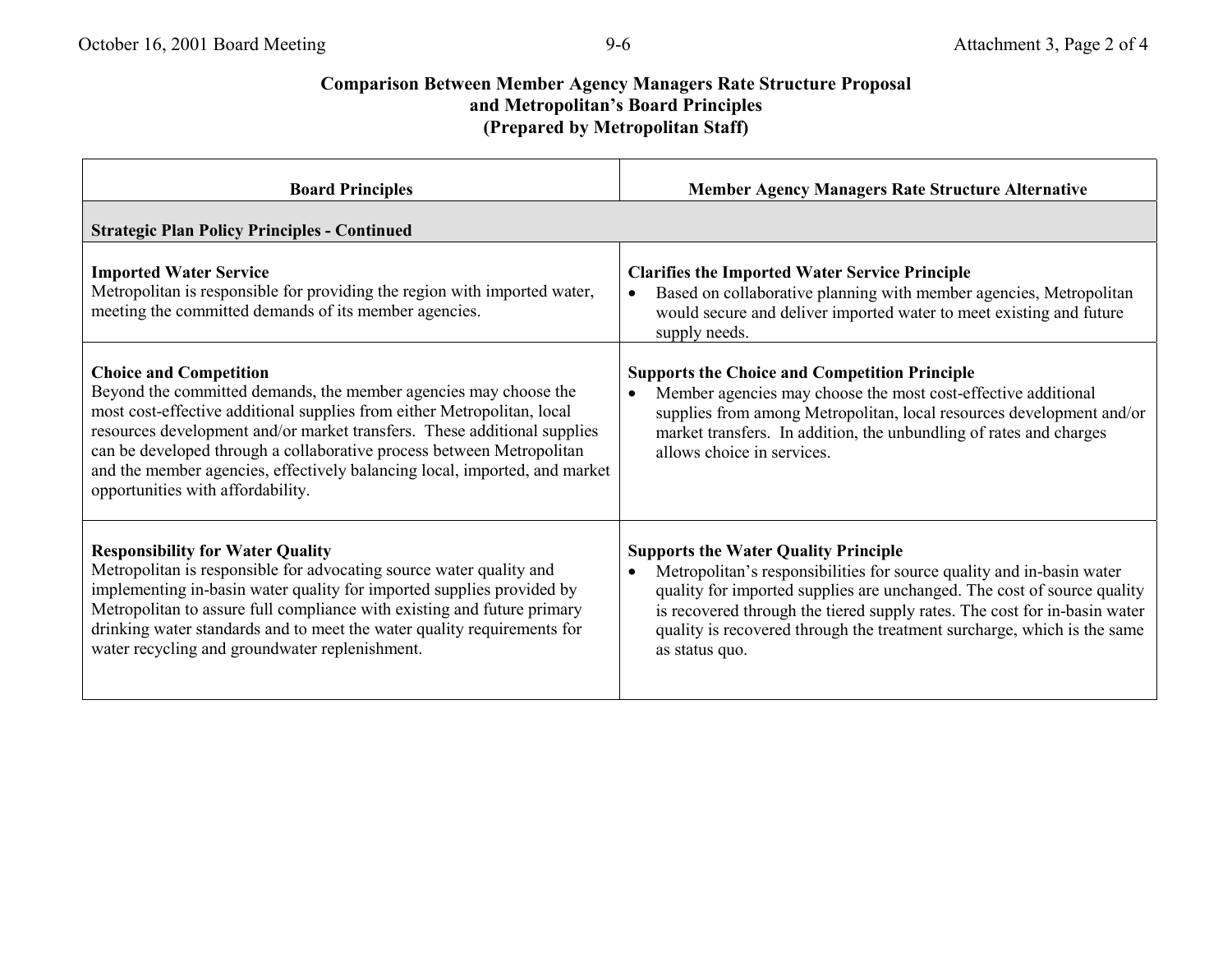# **Comparison Between Member Agency Managers Rate Structure Proposal and Metropolitanís Board Principles (Prepared by Metropolitan Staff)**

| <b>Board Principles</b>                                                                                                                                                                                                                                                                                                                                                                                                                                                                                                                                                                                                                                                         | <b>Member Agency Managers Rate Structure Alternative</b>                                                                                                                                                                                                                                                                                                                                                                                                                                                                                                                                                                                  |  |
|---------------------------------------------------------------------------------------------------------------------------------------------------------------------------------------------------------------------------------------------------------------------------------------------------------------------------------------------------------------------------------------------------------------------------------------------------------------------------------------------------------------------------------------------------------------------------------------------------------------------------------------------------------------------------------|-------------------------------------------------------------------------------------------------------------------------------------------------------------------------------------------------------------------------------------------------------------------------------------------------------------------------------------------------------------------------------------------------------------------------------------------------------------------------------------------------------------------------------------------------------------------------------------------------------------------------------------------|--|
| <b>Cost Allocation and Rate Structure</b><br>The fair allocation of costs and financial commitments for Metropolitan's<br>current and future investments in supplies and infrastructure may not be<br>reflected in status quo conditions and will be addressed in a revised rate<br>structure:<br>(a) The committed demand, met by Metropolitan's imported supply and<br>local resources program, has yet to be determined.<br>The framework for a revised rate structure will be established to<br>(b)<br>address allocation of costs, financial commitment, unbundling of<br>services, and fair compensation for services including wheeling,<br>peaking, growth, and others. | <b>Supports the Cost Allocation and Rate Structure Principle</b><br>Committed demand by member agencies is established by voluntary<br>purchase orders.<br>The allocation of cost and unbundling of services are based on standard<br>$\bullet$<br>cost-of-service methodology.<br>The existing full service rate is unbundled into:<br>Tiered supply rates (reflecting Metropolitan's existing and future<br>costs of supplies),<br>System access rate (wheeling),<br>Capacity reservation charge (peaking),<br>RTS (standby),<br>Water stewardship rate (local resources management),<br>System power rate, and<br>Treatment surcharge. |  |
| <b>Steering Committee Guidelines (Approved in January 2000)</b>                                                                                                                                                                                                                                                                                                                                                                                                                                                                                                                                                                                                                 |                                                                                                                                                                                                                                                                                                                                                                                                                                                                                                                                                                                                                                           |  |
| "Needs-Based" Allocation<br>Dry-year allocation should be based on need                                                                                                                                                                                                                                                                                                                                                                                                                                                                                                                                                                                                         | <b>Supports the guideline</b><br>There would be no difference in reliability for firm supplies purchased<br>at Tier 1 and Tier 2 rates.                                                                                                                                                                                                                                                                                                                                                                                                                                                                                                   |  |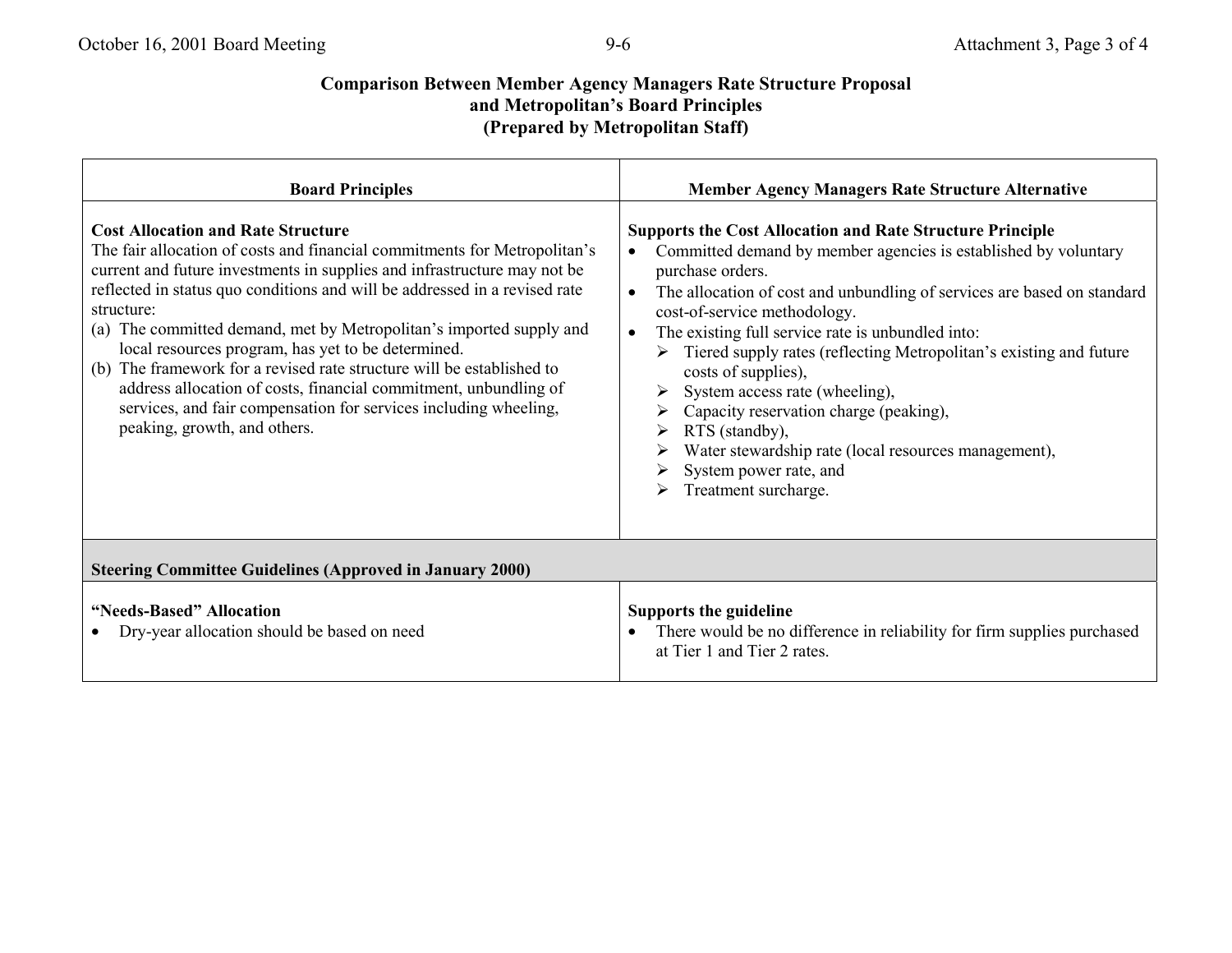# **Comparison Between Member Agency Managers Rate Structure Proposal** and Metropolitan's Board Principles **(Prepared by Metropolitan Staff)**

| <b>Board Principles</b>                                                                                                                                                       | <b>Member Agency Managers Rate Structure Alternative</b>                                                                                                                                                                                                                                                                                                                                                                                                                                                        |
|-------------------------------------------------------------------------------------------------------------------------------------------------------------------------------|-----------------------------------------------------------------------------------------------------------------------------------------------------------------------------------------------------------------------------------------------------------------------------------------------------------------------------------------------------------------------------------------------------------------------------------------------------------------------------------------------------------------|
| No Significant Disadvantage and Fair<br>Rate structure should not place any class of people in the position of<br>significant disadvantage.<br>Rate Structure should be fair. | <b>Supports the guidelines</b><br>Member agencies are treated equally.<br>All supplies would be allocated during droughts based on the water<br>needs of member agencies.<br>Financial impacts to the member agencies in year 2003 are estimated to<br>be minimal. The financial impacts henceforth are dependent on the<br>collaborative planning between Metropolitan and member agencies and<br>the ability of member agencies to develop cost-effective alternative<br>supplies and manage peak deliveries. |
| <b>Simple</b><br>Rate structure should be reasonably simple and easy to understand.                                                                                           | Meets the guideline<br>The proposal is easy to understand and is based on uniform rates and<br>charges that recover costs of services.                                                                                                                                                                                                                                                                                                                                                                          |
| <b>Metropolitan Revenue Stability</b><br>Rate structure should be based on stability of Metropolitan's revenue<br>and coverage of costs.                                      | <b>Supports the guideline</b><br>Compared to status quo, fixed revenue is estimated to increase by 50%.<br>Fixed revenues are collected through property taxes, voluntary<br>purchase orders, capacity reservation charge, and readiness-to-serve<br>charge.                                                                                                                                                                                                                                                    |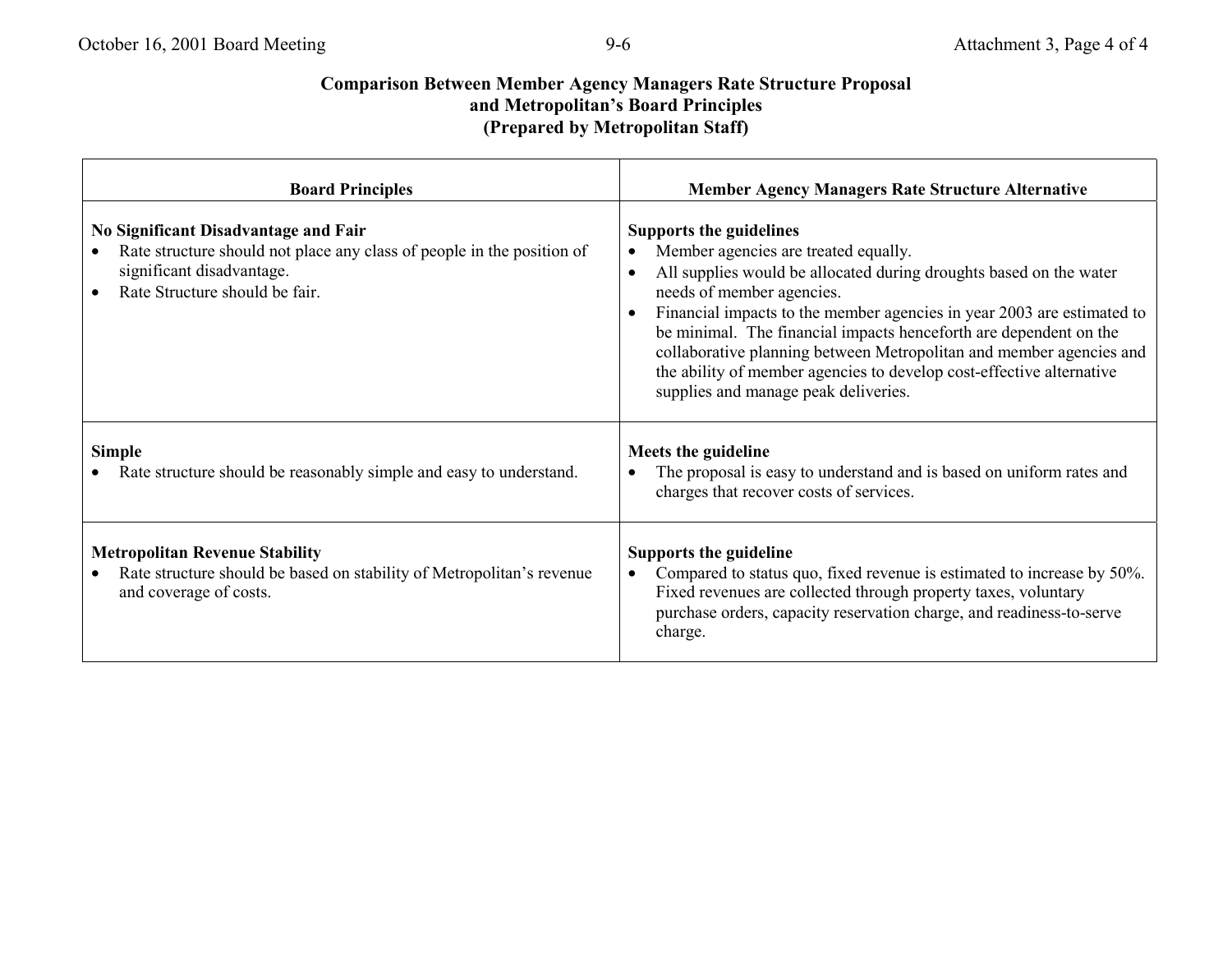$\overline{a}$ 

l

#### THE METROPOLITAN WATER DISTRICT OF SOUTHERN CALIFORNIA

#### RESOLUTION \_\_\_\_

#### **RESOLUTION OF THE BOARD OF DIRECTORS OF THE METROPOLITAN WATER DISTRICT OF SOUTHERN CALIFORNIA TO APPROVE RATE STRUCTURE PROPOSAL AND TO DIRECT FURTHER ACTIONS IN CONNECTION THEREWITH**

WHEREAS, the Board of Directors ("Board") of The Metropolitan Water District of Southern California ("Metropolitan"), pursuant to Sections 133 and 134 of the Metropolitan Water District Act (the "Act"), is authorized to fix such rate or rates for water as will result in revenue which, together with revenue from any water stand-by or availability service charge or assessment, will pay the operating expenses of Metropolitan, provide for repairs and maintenance, provide for payment of the purchase price or other charges for property or services or other rights acquired by Metropolitan, and provide for the payment of the interest and principal of its bonded debt; and

WHEREAS, in July 1998 the Board commenced a strategic planning process to review the management of its assets, revenues and costs in order to determine whether it could conduct its business in a more efficient manner to better serve residents within its service area; and

WHEREAS, after conducting interviews with its directors, member agencies, business and community leaders, legislators and other interested stakeholders, and having public meetings to solicit public input, the Board developed and adopted Strategic Plan Policy Principles on December 14, 1999 (the "Strategic Plan Policy Principles" which document is on file with the Board Secretary) to guide staff and the member agencies in developing a revised rate structure; and

WHEREAS, the Board has received and reviewed several rate structure proposals developed during the strategic planning process and after thorough deliberation adopted a Composite Rate Structure Framework on April 11, 2000 (the "Rate Structure Framework" which document is on file with the Board Secretary); and

WHEREAS, the Board adopted a Rate Structure Action Plan on December 12, 2000 (the "Action Plan" which document is on file with the Board Secretary) and endorsed in concept a detailed rate design proposal (the "December 2000 Proposal" which document is on file with the Board Secretary) developed from the Rate Structure Framework and directed staff to work with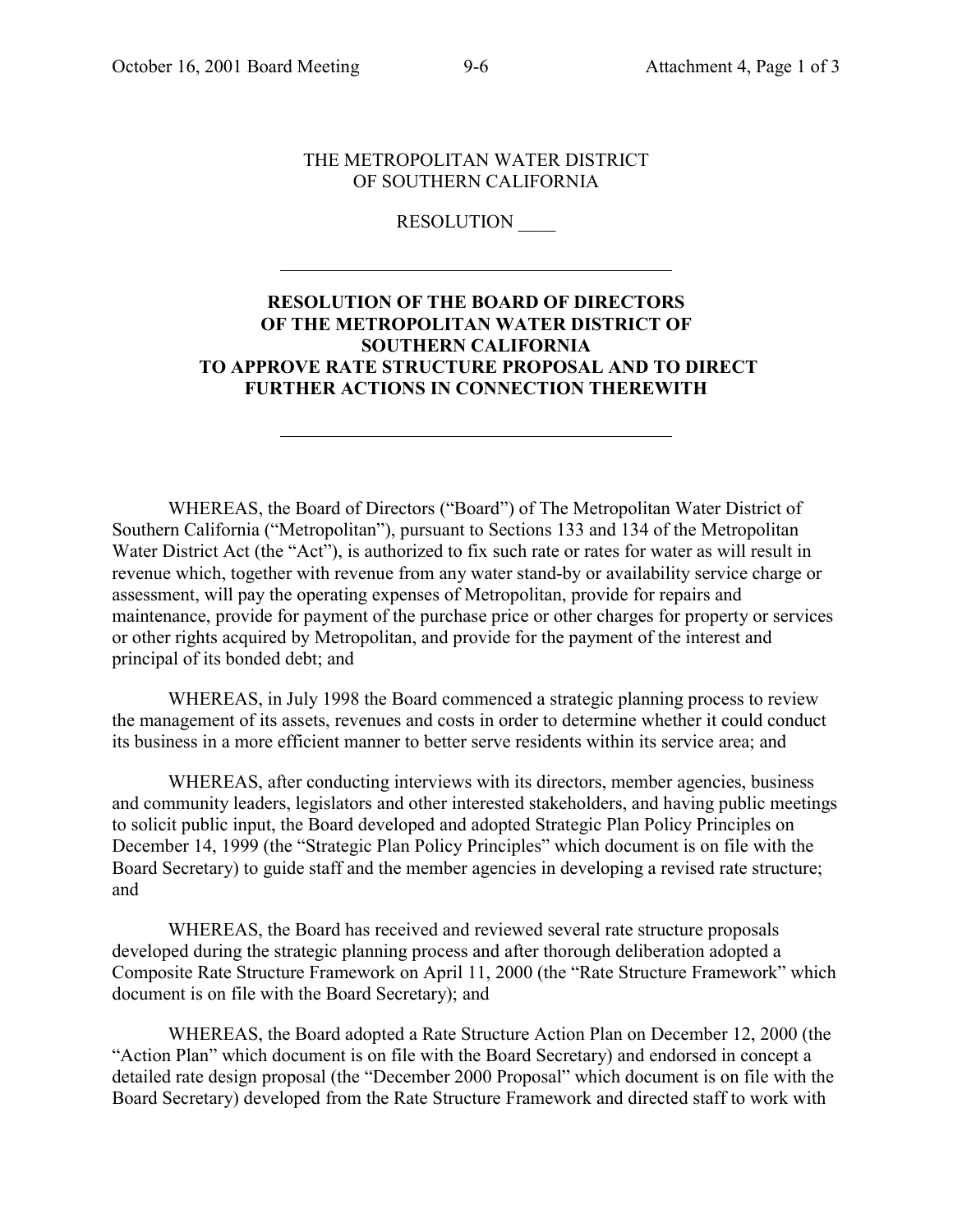the Board and member agencies to resolve outstanding issues identified during the implementation of this rate design; and

WHEREAS, on September 10, 2001 an alternative Rate Structure Proposal was originally presented to the Board's Subcommittee on Rate Structure Implementation (the "Subcommittee") for its review and consideration; and

WHEREAS, on September 18, 2001 the Subcommittee evaluated and considered the alternative Rate Structure Proposal (see Attachment 1 to Board Letter 9-6, dated the date hereof and hereinafter referred to as the "Proposal"), together with staff analysis of the Proposal and other information and comments received from member agencies; and

WHEREAS, on September 25, 2001, the Proposal, together with a staff review thereof, was further discussed and considered by the Board of Directors; and

WHEREAS, each of said meetings of the Board were conducted in accordance with the Brown Act (commencing at 54950 of the Government Code), at which due notice was provided and quorums were present and acting throughout; and

WHEREAS, the Proposal is consistent with the Board's Strategic Plan Policy Principles, supports efficient water resources management, encourages water conservation and facilitates a water transfer market;

NOW, THEREFORE, the Board of Directors of The Metropolitan Water District of Southern California does hereby resolve, determine and order as follows:

1. The Board finds that the Proposal is consistent with the Board's Strategic Plan Policy Principles, addresses the issues raised during the consideration of the December 2000 Proposal, furthers Metropolitan's strategic objectives to ensure the region's long term water supply reliability, supports and encourages sound and efficient water resources management, supports and encourages water conservation, facilitates a water transfer market and enhances the fiscal stability of Metropolitan.

2. The Board hereby directs the Chief Executive Officer, in consultation with the General Counsel, to take all actions necessary in order to further implement the Proposal in accordance with the terms set forth in this Resolution.

3. The Board approves the Proposal and directs the Chief Executive Officer, in consultation with the General Counsel, to (i) prepare a report on the Proposal describing each of the rates and charges and the supporting cost of service process and (ii) utilize the Proposal as the basis for determining Metropolitan's revenue requirements and recommending rates to become effective January 1, 2003, in Metropolitan's annual rate-setting procedure pursuant to Section 4304 of the Administrative Code. Under the procedure set forth under Section 4304, a public hearing on the rates and charges implementing the Proposal shall be held at the February